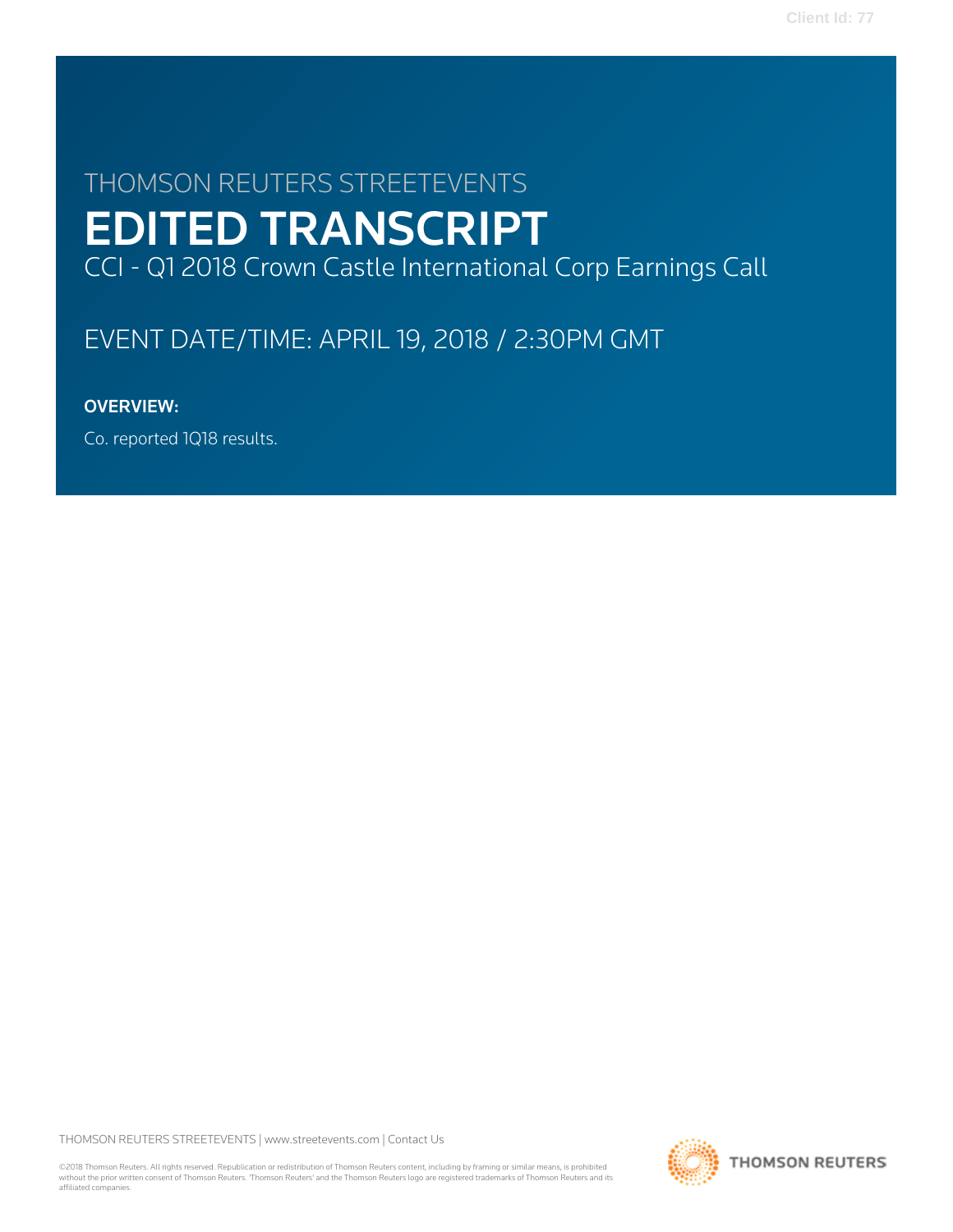# **CORPORATE PARTICIPANTS**

**[Benjamin Raymond Lowe](#page-1-0)** Crown Castle International Corp. (REIT) - VP of Corporate Finance **[Daniel K. Schlanger](#page-3-0)** Crown Castle International Corp. (REIT) - CFO, Senior VP & Treasurer **[Jay A. Brown](#page-2-0)** Crown Castle International Corp. (REIT) - President, CEO & Director

# **CONFERENCE CALL PARTICIPANTS**

**[Amy Yong](#page-13-0)** Macquarie Research - Analyst **[Brandon Lee Nispel](#page-19-0)** KeyBanc Capital Markets Inc., Research Division - Research Analyst **[Brett Joseph Feldman](#page-5-0)** Goldman Sachs Group Inc., Research Division - Equity Analyst **[David William Barden](#page-6-0)** BofA Merrill Lynch, Research Division - MD **[Jonathan Atkin](#page-7-0)** RBC Capital Markets, LLC, Research Division - MD and Senior Analyst **[Matthew Niknam](#page-10-0)** Deutsche Bank AG, Research Division - Director **[Michael Rollins](#page-11-0)** Citigroup Inc, Research Division - MD and U.S. Telecoms Analyst **[Nicholas Ralph Del Deo](#page-10-1)** MoffettNathanson LLC - Analyst **[Philip A. Cusick](#page-18-0)** JP Morgan Chase & Co, Research Division - MD and Senior Analyst **[Richard Hamilton Prentiss](#page-8-0)** Raymond James & Associates, Inc., Research Division - Head of Telecommunication Services Equity Research **[Robert Ari Gutman](#page-14-0)** Guggenheim Securities, LLC, Research Division - Senior Analyst **[Simon William Flannery](#page-6-1)** Morgan Stanley, Research Division - MD **[Spencer Harris Kurn](#page-15-0)** New Street Research LLP - Analyst of Towers and Infrastructure **[Timothy Kelly Horan](#page-16-0)** Oppenheimer & Co. Inc., Research Division - MD and Senior Analyst **[Walter Paul Piecyk](#page-12-0)** BTIG, LLC, Research Division - Co-Head of Research and MD

# **PRESENTATION**

#### **Operator**

<span id="page-1-0"></span>Good day, ladies and gentlemen, and thank you for standing by. Welcome to the Crown Castle International First Quarter 2018 Earnings Call. Today's conference is being recorded. At this time, I'd like to turn the conference over to Ben Lowe, Vice President of Corporate Finance. Please go ahead.

#### **Benjamin Raymond Lowe** - Crown Castle International Corp. (REIT) - VP of Corporate Finance

Great. Thank you, Hannah, and good morning, everyone. Thank you for joining us today as we review our first quarter 2018 results.

With me on the call this morning are Jay Brown, Crown Castle's Chief Executive Officer; and Dan Schlanger, Crown Castle's Chief Financial Officer.

To aid the discussion, we have posted supplemental materials in the Investors section of our website at crowncastle.com, which we will refer to throughout the call this morning. This call will contain forward-looking statements, which are subject to certain risks, uncertainties and assumptions, and actual results may vary materially from those expected. Information about potential factors which could affect our results is available in the press release and the Risk Factors sections of the company's SEC filings. Our statements are made as of today, April 19, 2018, and we assume no obligations to update any forward-looking statements.

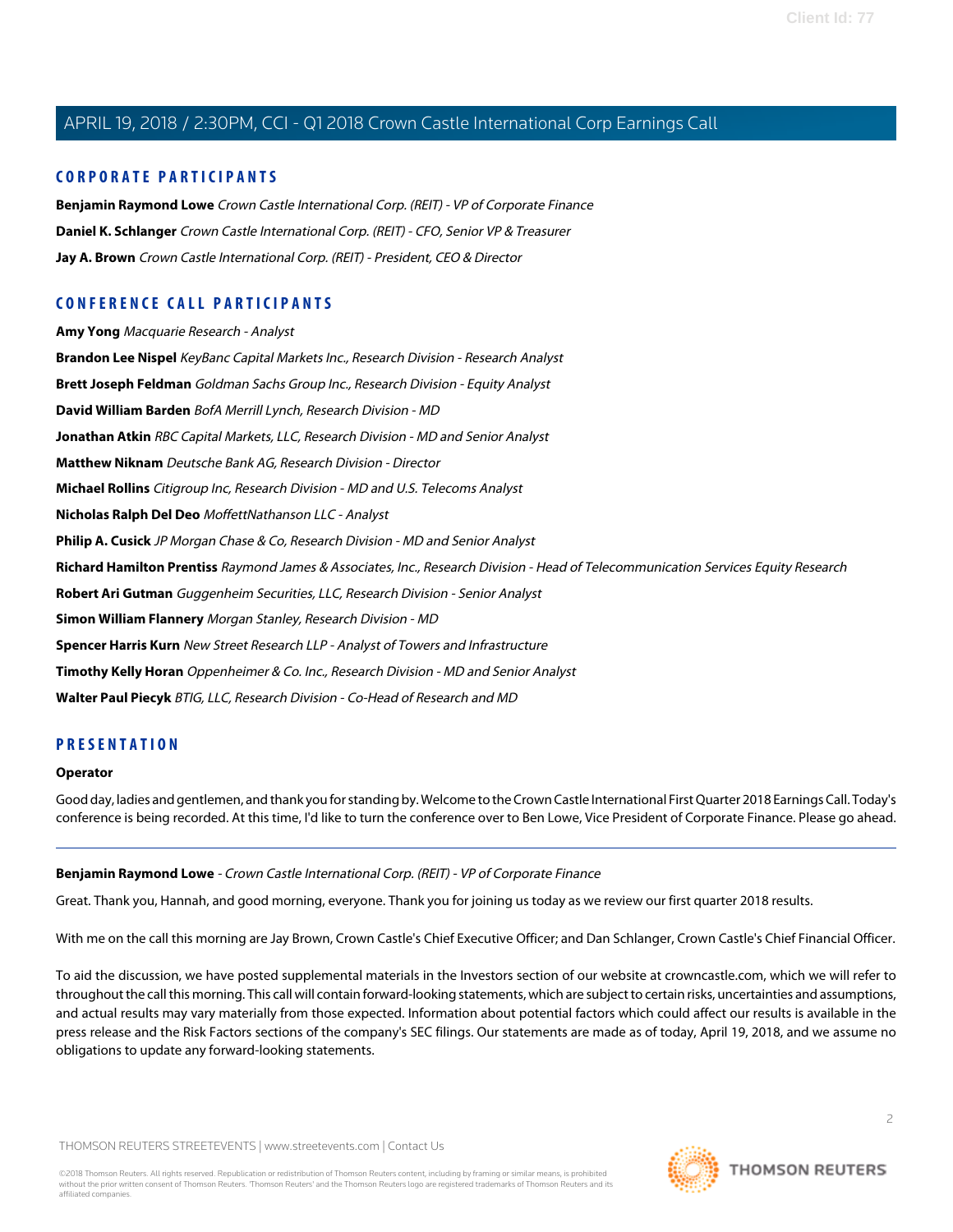In addition, today's call includes discussions of certain non-GAAP financial measures. Tables reconciling these non-GAAP financial measures are available in the supplemental information package in the Investors section of the company's website at crowncastle.com.

With that, I will turn the call over to Jay.

#### <span id="page-2-0"></span>**Jay A. Brown** - Crown Castle International Corp. (REIT) - President, CEO & Director

Thanks, Ben, and good morning, everyone. As you saw from our press release last night, we delivered another great quarter of solid results, and 2018 remains on track to be another great year for Crown Castle, which Dan will discuss in greater detail in a few minutes.

I'd like to spend my time highlighting 3 themes we are seeing in the business, which are noted on Slide 3: increased leasing activity; fiber repeating the success of towers; and the early signs of potential future opportunities, including 5G.

On the first theme, so far this year, we are seeing accelerating leasing activity across towers and fiber as the rapid growth in data is driving demand for our shared infrastructure assets. This acceleration can be seen in our 2018 outlook for growth compared to the rate of growth last year.

Our unique portfolio of towers and fiber located in the top markets provides the essential infrastructure needed for wireless network deployment. In our tower business during the last 12 months, we've seen increasing leasing activity and have signed comprehensive leasing agreements with several of our top customers. These agreements speak to the value of our unique assets and capabilities and signal the beginning of a sustained period of network investment by our customers that will drive future growth.

Like towers, fiber has become an essential component to wireless networks, as evidenced by the increasing demand for small cells. As yet another proof point, we booked as many small cells in the first quarter as we did in all of 2016. As a result, our pipeline of nodes to be constructed increased to more than 30,000.

Typically, we complete the construction of nodes in 18 to 24 months after booking. Even more encouraging and answering one of the most common questions we receive on small cells, over 50% of the nodes booked during the first quarter are for co-location on existing fiber infrastructure, driving higher returns. Both the volume of activity and the returns we are generating on our fiber investments further validate our strategic pursuit of this expanding opportunity.

This is reminiscent to me of the early days of towers. We're seeing demand from multiple tenants on the same fiber, driving high incremental margins that grow our returns over time. And we aren't surprised by this level of demand because we intentionally focused our fiber investments primarily in the top 25 markets, where we expect to see the greatest demand for small cells.

While towers and fiber share many of the same attributes, there are some important differences. For example, we're seeing demand for our fiber from more than our wireless customers, thus increasing the diversity of our customer mix. It is a compelling opportunity to improve the already attractive shared economic model by providing fiber solutions that serve high-bandwidth customers who need access to fiber. When compared to small cell deployments, fiber solution opportunities tend to have faster payback periods on invested capital that occur within the initial contract term, compensating for the higher anticipated churn.

The combination of small cells and fiber solutions translate into a larger addressable market of opportunities that are accretive to long-term returns we are generating across our fiber investments.

Looking at 2 of our markets helps to illustrate both the success to date and the opportunity in front of us. In Phoenix, we're generating an 11% recurring yield on approximately \$70 million of invested capital, with small cells driving the entire return on the fiber investment. In Philadelphia, we're generating a similar 11% recurring yield from a combination of small cells and fiber solutions on approximately \$700 million of invested capital, inclusive of recent acquisitions. Obviously, those returns are very attractive, meaningfully exceeding our cost of capital. And I believe there's additional opportunity to grow cash flows from both small cells and fiber solutions as we market those products. With that strategy in mind, we are making very good progress on integrating our recent fiber acquisitions. We expect the integrations to be largely completed by early next year.

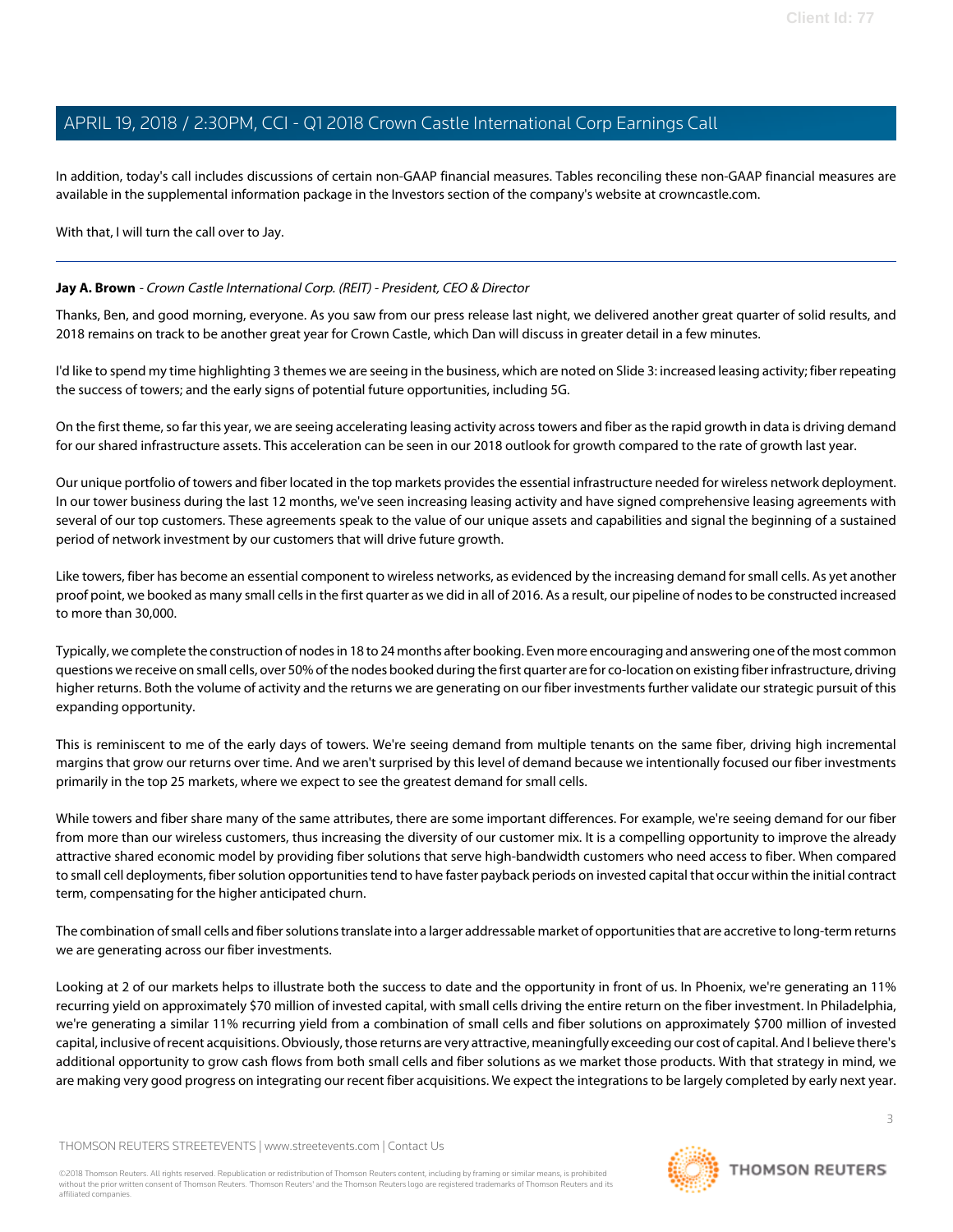Another difference between towers and fiber is the returns we're generating on our fiber investments, which are scaling faster than what we experienced with towers. In the early days of towers, we invested speculatively in new towers without anchor tenants, which contributed to approximately 3% initial yields on average across the business. In small cells, we are not investing speculatively, and we're generating 6% to 7% initial yields on our investments. Additionally, with towers, we have historically added the equivalent of one additional tenant per tower across our portfolio over a 10-year period of time.

With fiber, we're seeing small cell lease-up occur at nearly twice that pace, with the second tenant added on average within 5 years. Plus we have the added opportunity to put fiber solutions on the same fiber, as I mentioned before. To illustrate this point, we're generating a recurring yield of approximately 9% across the \$23 billion we have invested in towers. That capital has a weighted average life of approximately 9 years. By comparison, we're generating a recurring yield of approximately 8% on the \$12 billion of capital we've invested in fiber, with a weighted average life that is approximately 2 years.

We expect these growth trends that I'm speaking about to continue and the returns to hold. And if they do, we will pursue additional investments over time to increase our fiber asset base and expand our long-term opportunity. Those investments will likely take the form of new organic fiber builds with contracted revenue because the opportunity to acquire dense metro fiber with high strand counts in top markets is limited at this point.

The third and final theme relates to our role in the rapidly expanding digital world. We continue to underwrite our investments based on existing applications and technologies. However, with 5G standards expected later this year and as noted on Slide 4, all 4 of our wireless customers discussing plans to deploy 5G, upside relative to our assumptions is becoming more likely.

The network infrastructure needed to support next-generation services, including those enabled by 5G, has the potential to dramatically increase the demand profile for our tower and fiber assets. Industry estimates suggest that the current use cases associated with 5G networks will require a tenfold increase in network performance, as measured by latency, reliability and speed. This potential step function change will likely require a hyper-dense network of small cells and fiber and macro sites connected by high-capacity fiber.

We are uniquely positioned to benefit given our unmatched portfolio of towers and fiber. These 3 themes of strong leasing activity, fiber repeating the success of towers and future opportunities from new technologies give us confidence in our ability to deliver on our target of 7% to 8% annual growth in dividends per share.

<span id="page-3-0"></span>And with that, I'll turn the call over to Dan.

# **Daniel K. Schlanger** - Crown Castle International Corp. (REIT) - CFO, Senior VP & Treasurer

Thanks, Jay, and good morning, everyone. As Jay discussed, our unique portfolio of assets positions us to take advantage of the positive fundamentals underlying our business. In the near to medium term, we continue to expect higher new leasing activity in each of towers, small cells and fiber solutions in 2018 as compared to last year.

Supporting this view, we recently signed comprehensive leasing agreements with several of our largest customers that lead us to believe we're in the early stages of a sustained period of investment by those customers. Additionally, we've continued to win substantial small cell bookings, which have added to our pipeline and more than replaced the nodes we have put on air. And we continue to invest heavily in new fiber and small cell assets that set us up well for future growth. As a result, we remain well positioned to build on our track record of delivering compelling total returns to our shareholders through a combination of dividends, new investments and growth.

Turning to first quarter 2018 results. As you can see on Slide 5, we had an outstanding first quarter, exceeding the high end of guidance for site rental revenues, adjusted EBITDA and AFFO. Part of this outperformance was a result of 2 items that were not contemplated in our prior outlook. First, site rental revenues and adjusted EBITDA benefited from approximately \$12 million of noncash revenues associated with the long-term agreements signed with AT&T. Second, AFFO benefited from approximately \$11 million of lower sustaining capital expenditures due to timing as those expenditures are now expected to occur later this year. Even adjusting for the impact of these 2 items, we were able to exceed the midpoint

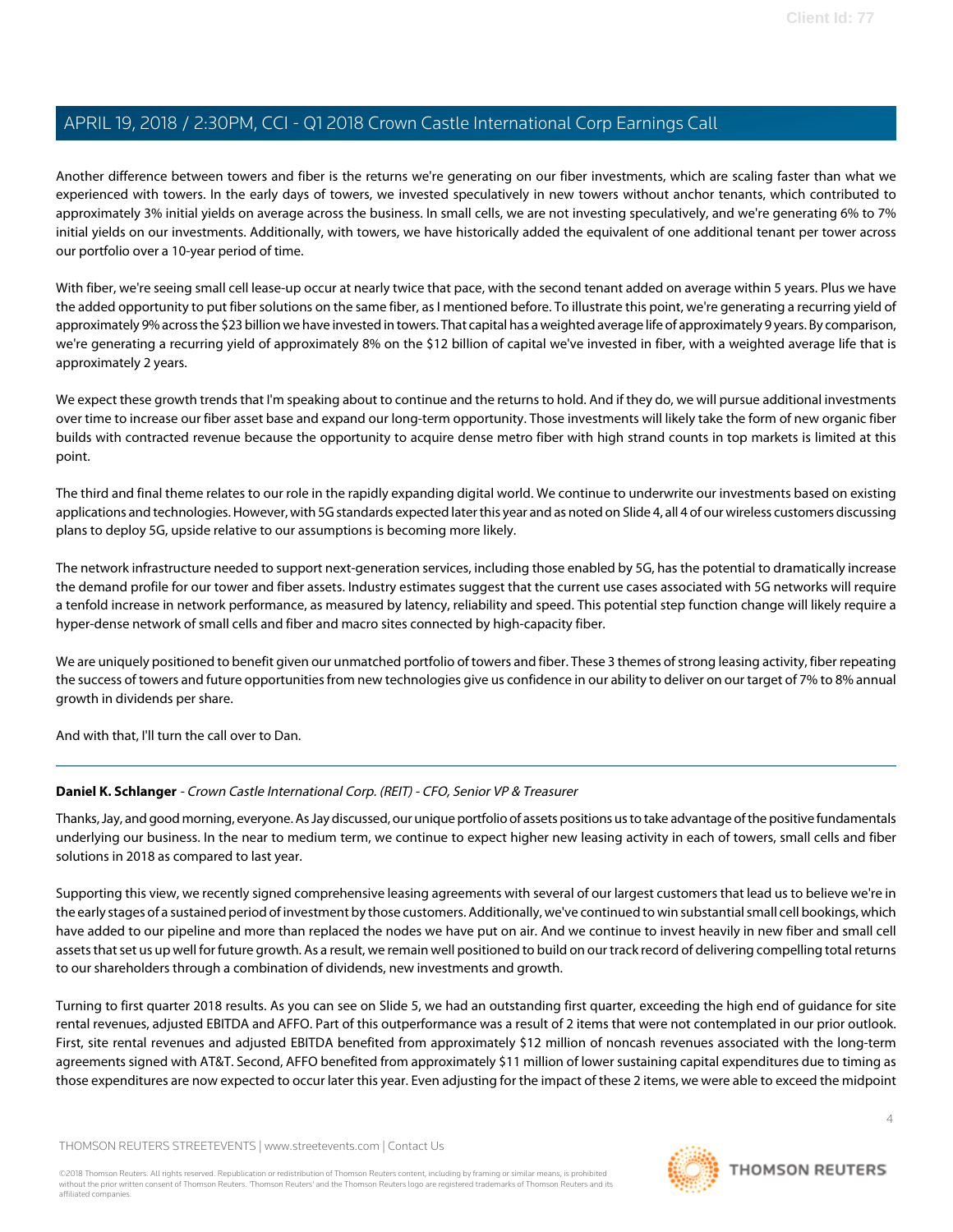of our prior outlook for site rental revenues, adjusted EBITDA and AFFO. From a balance sheet perspective, we continue to improve our financial flexibility while focusing on maintaining our investment-grade credit profile.

During the first quarter, we accessed both the debt and equity markets to reduce our leverage, proactively extend maturities and reduce our borrowing costs. We finished the quarter at 5.1x debt-to-EBITDA and intend to finance the business with approximately 5 turns of leverage longer term.

Now turning to Slide 6. As you can see in the chart on the left-hand side of the page, we increased our full year 2018 outlook for site rental revenues by \$57 million, which is primarily attributable to this recently signed customer agreements. As we discussed during our last earnings call, our prior 2018 outlook included all the new leasing activity we expected to see from our customers other than what might occur due to the deployment of FirstNet. While we do anticipate an incremental new leasing activity as a result of FirstNet over the course of the next several years, the timing of new leasing in 2018 will not result in significant incremental revenues this year. Therefore, we have not increased our expectations for new leasing activity in 2018, although we have included the straight-line revenues associated with the AT&T agreement in our updated outlook.

Turning to the middle chart on the page. You can see we have increased our full year 2018 outlook for adjusted EBITDA by \$48 million, which reflects the impact of the recently signed customer agreements, partially offset by higher anticipated expenses related to the increased activity we are seeing in our business.

Finally, as you can see in the chart on the right-hand side of the page, we have increased our 2018 outlook for AFFO by \$36 million. This increase is mostly due to the impacts from our March equity offering and lower expected cash taxes, partially offset by the higher anticipated expenses that are impacting adjusted EBITDA as well as an increase in expected floating interest rates when compared to the rates assumed in our prior outlook. Taking all of this into account, the outlook for AFFO per share remains unchanged at approximately \$5.50 at the midpoint.

Turning to Slide 7. We expect between \$970 million and \$1.015 billion in site rental revenue growth from 2017 to 2018. As you can see on the slide, when compared to the prior outlook, the only change is reflected in the floating bar from -- third from the left on the page, namely an increase of \$60 million related to the expected change in straight-line revenues that I just discussed.

Moving on to Slide 8. We now expect between \$395 million and \$435 million in AFFO growth from 2017 to 2018. The only changes when compared to the prior outlook are captured in the other category that covers nonoperating items, including changes to interest expense and cash taxes.

In conclusion, first quarter 2018 was another quarter of strong financial and operating performance. For the remainder of 2018, we continue to expect higher new leasing activity across our business. And the recent comprehensive agreements we have signed with several of our customers suggest we are in the early days of a sustained period of investment by those customers. Momentum continues within our fiber business following a quarter in which we booked as many small cells as we did in all of 2016, and we're making very good progress on integrating our recent fiber acquisitions. All of this supports our goal of increasing our dividend per share by 7% to 8% per year while positioning us for the large potential upside created by 5G that Jay just discussed.

With that, Hannah, I'd like to open the call to questions.

# **QUESTIONS AND ANSWERS**

#### **Operator**

(Operator Instructions) And we'll go first to Brett Feldman with Goldman Sachs.

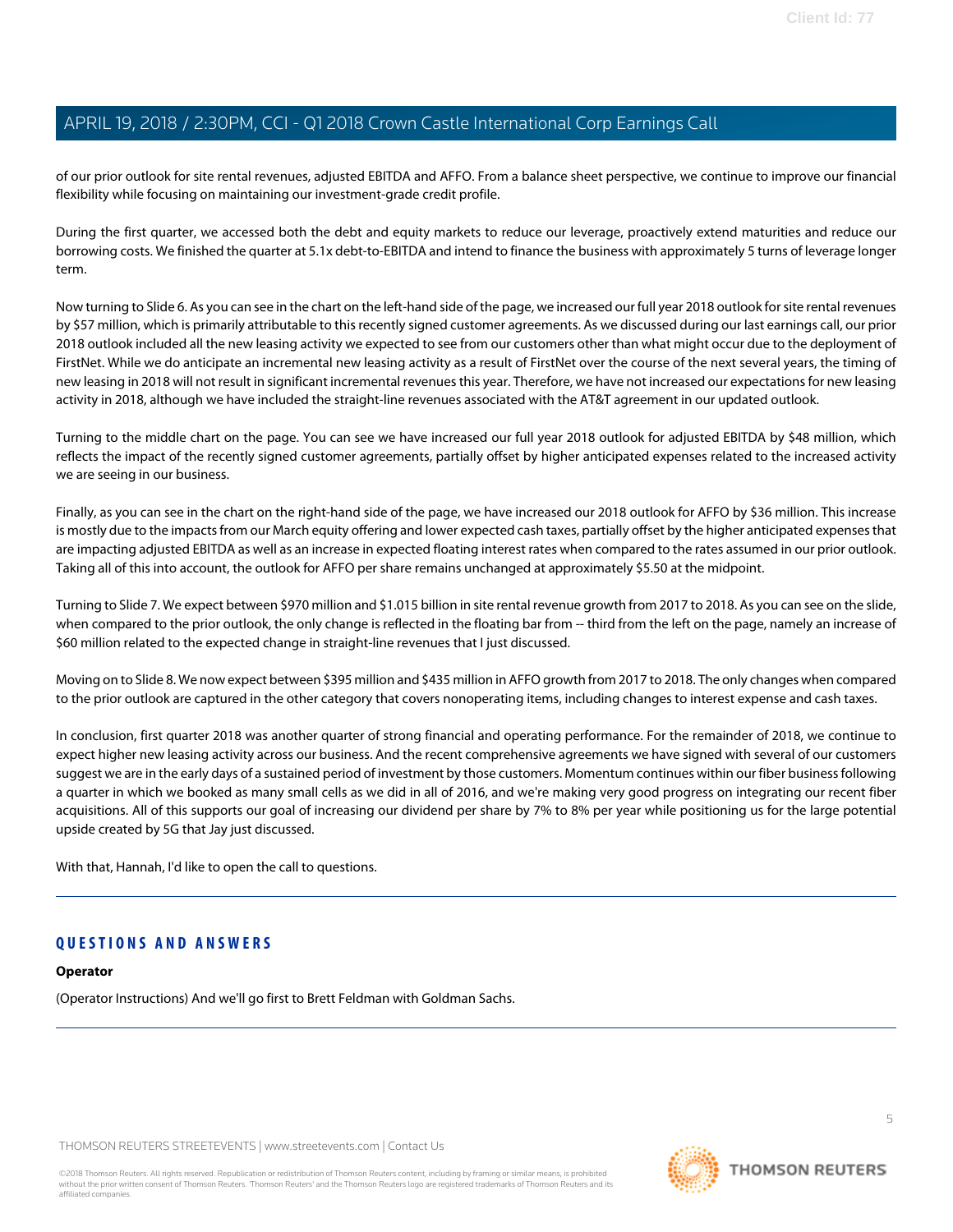## <span id="page-5-0"></span>**Brett Joseph Feldman** - Goldman Sachs Group Inc., Research Division - Equity Analyst

I was hoping I could dig in a little bit to some of this moving parts in your guidance. You talked about the higher OpEx. I was hoping you could clarify what's driving that. Is that unique to the AT&T agreement? Is it more broadly driven by the larger funnel that you have? And then just in general, when are we going to get some visibility into being at a point of sustained level of site operating expenses such that we'll get a little bit more operating leverage as you grow the business? And then just one quick question we got this, why was your 1Q revenue affected by the new AT&T agreement? I think that was signed after the quarter ended.

#### **Daniel K. Schlanger** - Crown Castle International Corp. (REIT) - CFO, Senior VP & Treasurer

Sure, Brett. Thanks for the questions. So the higher OpEx is related to the bigger pipeline of small cells as we continue to build out that pipeline and increase it and increase the velocity of that. We do have to add some OpEx to continue to add to our capabilities to deliver on those nodes. And to your point of when will we see some visibility and when it will kind of slow down, the increase will slow down, it really depends on how quickly we book nodes. If we continue to see increases in the activity levels, we will likely see increases in the OpEx. But we think those are more than made up for by the incremental revenues we're going to make over time. I think the issue that we've pointed to in the past is that many times, the capital and the OpEx come before the revenues, and that's kind of what you're seeing here. And then...

#### **Brett Joseph Feldman** - Goldman Sachs Group Inc., Research Division - Equity Analyst

AT&T.

#### **Daniel K. Schlanger** - Crown Castle International Corp. (REIT) - CFO, Senior VP & Treasurer

The AT&T deal, yes, just -- it was signed in time for us to get the impact economically into the first quarter. So the reason it impacted our first quarter is because it had impact on what our revenues were in the first quarter. So there's no specifics around that other than it impacted our first quarter.

# **Brett Joseph Feldman** - Goldman Sachs Group Inc., Research Division - Equity Analyst

Okay, got it. And if you don't mind, one last question, just a housekeeping one. Since we have news again on T-Mobile and Sprint, do you have any updated disclosure on your exposure? I know you'd given that a little over a year ago.

# **Daniel K. Schlanger** - Crown Castle International Corp. (REIT) - CFO, Senior VP & Treasurer

I think you can see in the supplement that T-Mobile is around 19% and Sprint around 14% of our total revenues at this point. The disclosure we gave last time was around how much -- when they were both on one tower, overlapping towers, that number is around 5% of our revenues, taking into account the churn that we already assumed in our forecast and talked about from acquired networks.

#### **Brett Joseph Feldman** - Goldman Sachs Group Inc., Research Division - Equity Analyst

And do you know their weighted average remaining lease term on that 5%?

# **Daniel K. Schlanger** - Crown Castle International Corp. (REIT) - CFO, Senior VP & Treasurer

Yes. They're 5 to 7 years.

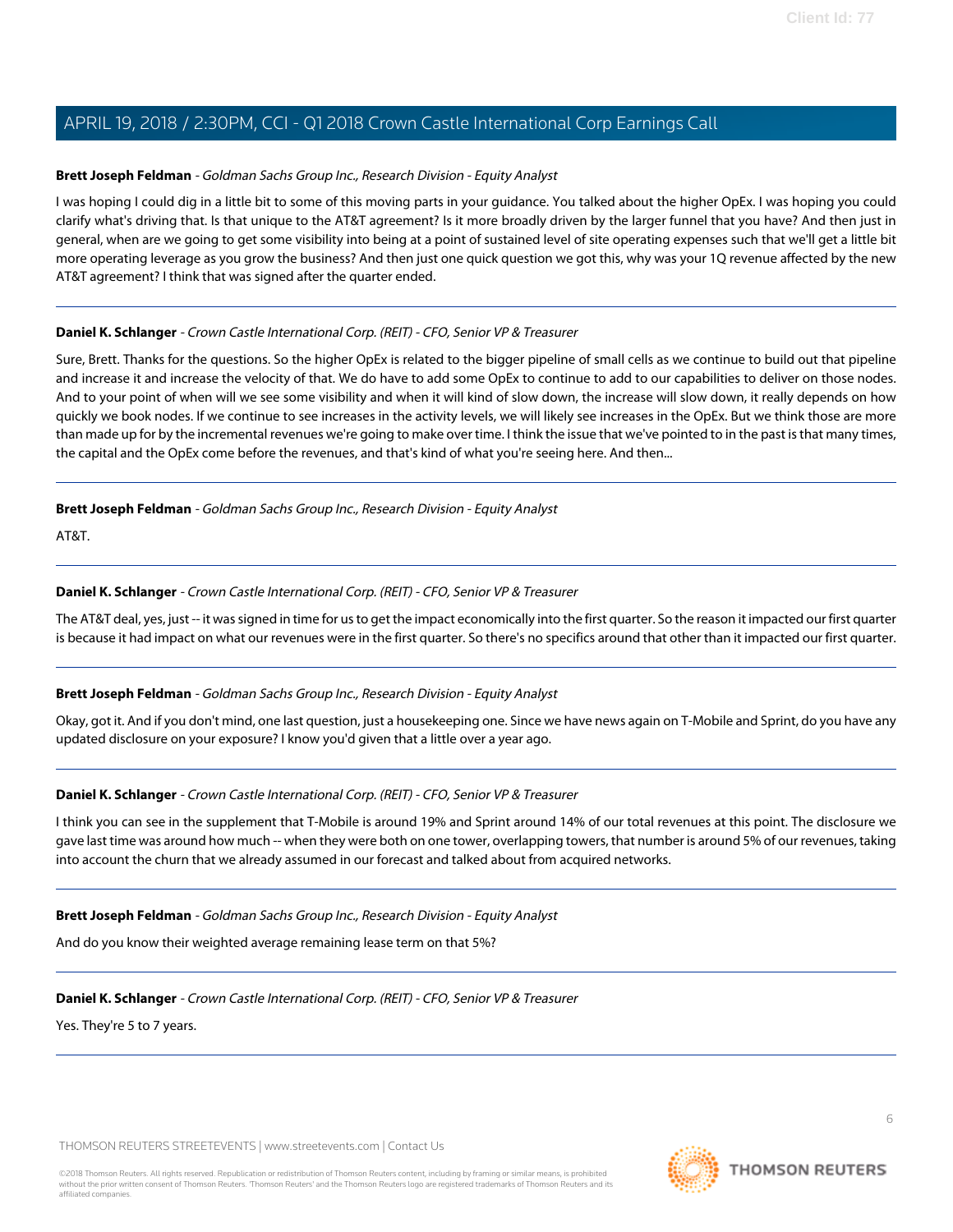#### **Operator**

We'll go next to Simon Flannery with Morgan Stanley.

## <span id="page-6-1"></span>**Simon William Flannery** - Morgan Stanley, Research Division - MD

On the commentary about the accelerating leasing, I think given what you've said about FirstNet and so forth, is it fair to think that during the course of '18, we'll see an acceleration in your leasing activity and then that would set up for '19 to be better than '18? And maybe related to that, are we now at the point where all 4, all big 4 of the wireless carriers are now spending at a fairly steady clip? Or is there still some more to come from getting everybody onboard?

# **Jay A. Brown** - Crown Castle International Corp. (REIT) - President, CEO & Director

Thanks, Simon. To your first question, I'd point out 2 things. First of all, as we look at calendar year 2018 and the guidance that we provided for '18, it is an acceleration already over the levels that we saw in 2017. And we're seeing that across all components of the business. On the towers side, the wireless carriers this year are doing much more on macro sites than what they did last year. And then on the fiber side, both from solutions as well as from small cells, we're seeing an uplift in the amount of incremental revenues that we're adding across the fiber assets this year as compared to last year. So all components are already up in the outlook that we're giving. More certainly, in the comments about the accelerating leasing environment, I certainly intend to capture that movement from '17 to '18 in the way that I spoke about it. I think it's also the case that as we look at what's happening in the broader environment, both longer term, as I talked about from a 5G standpoint, as well as some of the customer leasing agreements that we signed and the activity that we're seeing around the business, that portends an increase from where we are. Now I would caution you in answering that question that oftentimes, in our business, people look for inflection points, and they look for some -- any given quarter, whether there's going to be this meaningful step in leasing and activity. And my experience -- I've been at Crown since 1999, and I have found those inflection points to be very rare, both for the positive and to the negative. And as I look at the landscape and what we're seeing, what I see suggests a very long runway of sustained investment and growth in our business. And that's what gives us confidence around our 7% to 8% growth in the dividends per share over a long period of time because there are a lot of components that look like we've got greater visibility and increasing leasing. So we're trying to take a balanced view and say, over a long period of time, we feel pretty good about the 7% to 8%. And I think what we're saying today and reflecting in both the comments and the press release as well as our prepared comments is that I think we're more confident about what that growth looks like over a longer period of time, and so I think that's there. The last thing, in answer to your second question around all 4 of the carriers, we are seeing activity from all 4 of the carriers. In any given quarter, it certainly varies in terms of how much we see from any one carrier. But we're seeing activity across macro sites and small cells from all 4 of the wireless carriers and believe, based on the recent customer agreements that we've signed as well as the activity that we're seeing from them, that we're going to go through a period here where we do see activity from all 4 operators for a sustained period of time.

#### <span id="page-6-0"></span>**Operator**

We'll go next to David Barden with Bank of America.

# **David William Barden** - BofA Merrill Lynch, Research Division - MD

I guess, first, to you, Dan, with respect to kind of the new agreements that you've signed from the "several of the big customers," could you talk about the terms and conditions that go around those? Or is there anything novel about those agreements that would lead one to kind of change a view about what their potential impact on the business could be? And then second, could you talk a little bit about maybe how the AT&T tower purchase agreement, which gave a free RAD Center to AT&T, on a go-forward basis, is affecting your ability to maybe monetize AT&T's activity level or how that factored into the agreement that was released last week and just generally kind of characterize how you think that it affects your ability to monetize FirstNet and AT&T?

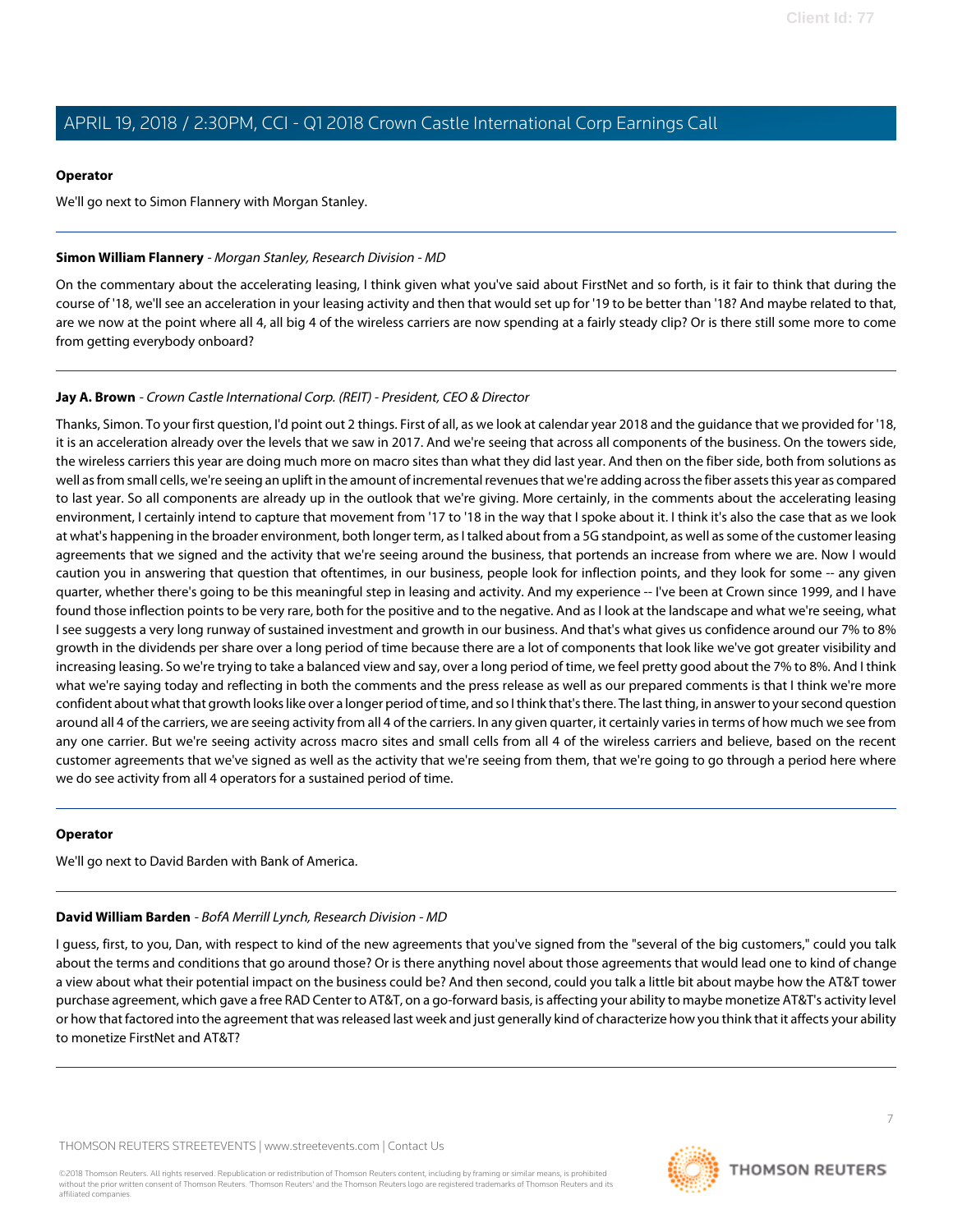#### **Jay A. Brown** - Crown Castle International Corp. (REIT) - President, CEO & Director

Sure. On your first question, I don't believe there is anything novel, really, here. We approached these agreements in the same way that we've done them in the past, same core principles in mind. We're trying to help our customers identify solutions that help them improve their networks and do those both cost-effectively and efficiently in terms of time while not compromising our ability to capture the appropriate economics in the business. I believe in all cases, the transactions that we've done over the last year or so, those have enabled us to realize at least as much value as what we otherwise would have if we had just gone kind of one at a time. So I don't believe there's anything new or novel associated with the agreements. I think we're running the same play that we've run for 20 years, being thoughtful about the value of the asset and the value that they're using on those assets and then providing a shared model that drives both our returns and is a cost-effective way for them to deploy network. On the second question, specifically, that agreement, obviously, was publicly filed when we announced that transaction. We didn't provide a free RAD Center to AT&T, and so I'm not sure the nature of that question. But what I would say holistically, going back to kind of my first comments, would be that, again, as we thought about it, we thought about valuation, value of the towers and small cells and what that would look like over time and believe we've realized at least as much value as we otherwise would have if we had just gone one at a time.

#### **David William Barden** - BofA Merrill Lynch, Research Division - MD

And so, Jay, if I could just follow up on that kind of comprehensive nature or holistic nature of these agreements, so are these agreements less activity-related and more kind of anticipatory, they kind of ratchet up at some known quantity over a course of time and then customers are able to do what they want to do within [bans reasonableness] over that period within those time buckets?

#### **Jay A. Brown** - Crown Castle International Corp. (REIT) - President, CEO & Director

Dave, I don't think I want to get into the specifics of how we structured them. Again, there was really 2 driving goals hearing the conversation from the carrier side. They were looking for time and certainty around the cost of deployments and what they saw in front of them. And then we need to realize appropriate economic value for the use of the asset, and we're open to being flexible about how we accomplish those 2 goals based on each customer's needs. And I would expect we'll continue to do that into the future as we've done in the past.

# <span id="page-7-0"></span>**Operator**

We'll go next to Jonathan Atkin with RBC Capital Markets.

# **Jonathan Atkin** - RBC Capital Markets, LLC, Research Division - MD and Senior Analyst

So following up on that last topic, I was a bit surprised that the term didn't seem to change if you look at the weighted average remaining contract length with the customer for your most recent MOA, AT&T, and wondering what the thought process there was. I would have expected it to kind of extend a bit. And then can you clarify -- you mentioned it's kind of holistic. Is there a change in the base escalator with that customer or not?

# **Jay A. Brown** - Crown Castle International Corp. (REIT) - President, CEO & Director

Sure, Jon. On your first question, again, I would go back to kind of the holistic comment. If you look at our tower business and small cell business over a long period of time, there is very, very low churn in that business. And so while someone might look at the contractual terms of those agreements, I would tend to look at the way we've looked at the business over a long period of time and believe that, that infrastructure is going to be there long after the current expiry of the current term in which they're in. And so at times, the carriers have desired to extend maturities, and other times, they haven't. And I think the 2 guiding principles that I mentioned are the way that we would think about the agreement and we'll be flexible with customers, depending on what their desires are. Secondly, in terms of the change of escalator, we did not change the base escalator in the agreements that we signed with customers. So as we thought about components of the agreements, we certainly believe that's a very

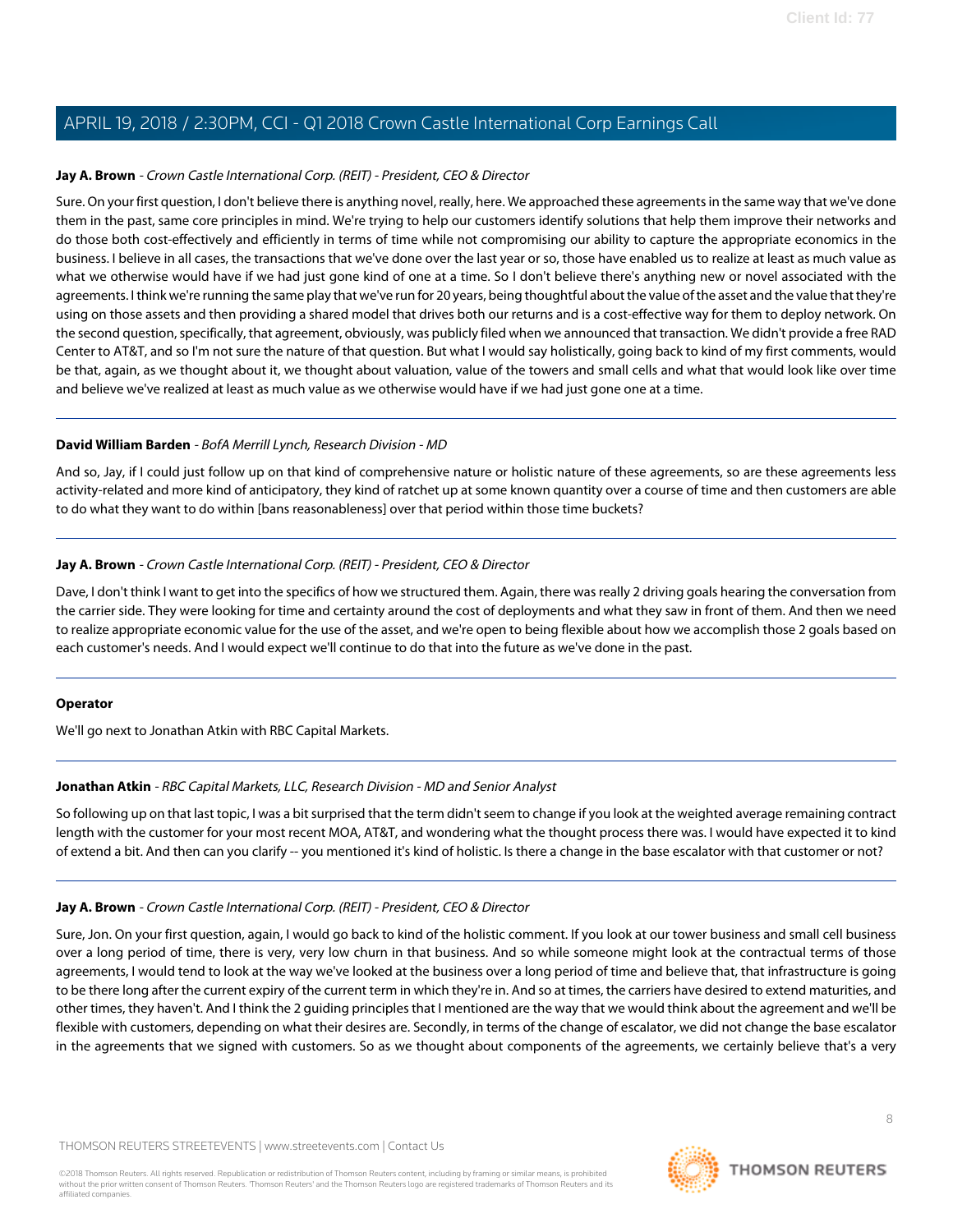valuable component of the leasing exchange that's done for the assets and the underlying value of the assets. And so that did not change as a part of these agreements.

#### **Jonathan Atkin** - RBC Capital Markets, LLC, Research Division - MD and Senior Analyst

And then turning to the fiber segment. Can you give us a little bit of a flavor of the breakout now that you have Lightower between enterprise and mobile infrastructure within that segment?

**Daniel K. Schlanger** - Crown Castle International Corp. (REIT) - CFO, Senior VP & Treasurer

Between -- Jon, are you asking between enterprise and small cells? Is that what you're asking?

**Jonathan Atkin** - RBC Capital Markets, LLC, Research Division - MD and Senior Analyst

Yes, yes.

# **Daniel K. Schlanger** - Crown Castle International Corp. (REIT) - CFO, Senior VP & Treasurer

Okay, yes. It's about 75% fiber solutions and 25% small cells within the fiber segment.

#### **Operator**

<span id="page-8-0"></span>We'll go next to Ric Prentiss with Raymond James.

**Richard Hamilton Prentiss** - Raymond James & Associates, Inc., Research Division - Head of Telecommunication Services Equity Research

A couple of questions. Looking at the change in guidance, it looks like -- I think you mentioned \$60 million change in the straight-line adjustment in 2018. It looks like that drops to about a \$40 million change year-over-year from prior view in '19 and then about \$20 million change view-to-view on 2020. So it looks like kind of \$20 million improvements as we look out '18, '19, '20. Can we use that as a ballpark measure maybe of saying if you're doing \$3 billion-plus of tower revenue and maybe the cash benefit might be like 60 bps a year for long foreseeable future based on the long runway you talked about? Just trying to think if that math works back that way.

#### **Jay A. Brown** - Crown Castle International Corp. (REIT) - President, CEO & Director

Ric, I think there's a couple of components of this that -- first, I would basically affirm where you're, I think, directionally trying to take the question around. It certainly gets greater certainty to the -- our expectation of growth over time, and that's really consistent with the comments that we're making. I would probably caution anyone from quarter-to-quarter movements of trying to draw too many inferences 5 or 6 years from now because there's obviously a number of components that affect that. How many small cell nodes do we turn on in the quarter, what is the leasing activity in any given quarter can obviously move -- can move those numbers along with this, as we were talking about before, some of the customer agreements that we signed. But I think the directional nature of your question, I would affirm and say, yes, we've increased the certainty of growth around our business. And in addition to the kind of the certainty component, I think we're also seeing activity that would suggest a sustained increased level of activity in the business over the foreseeable future.

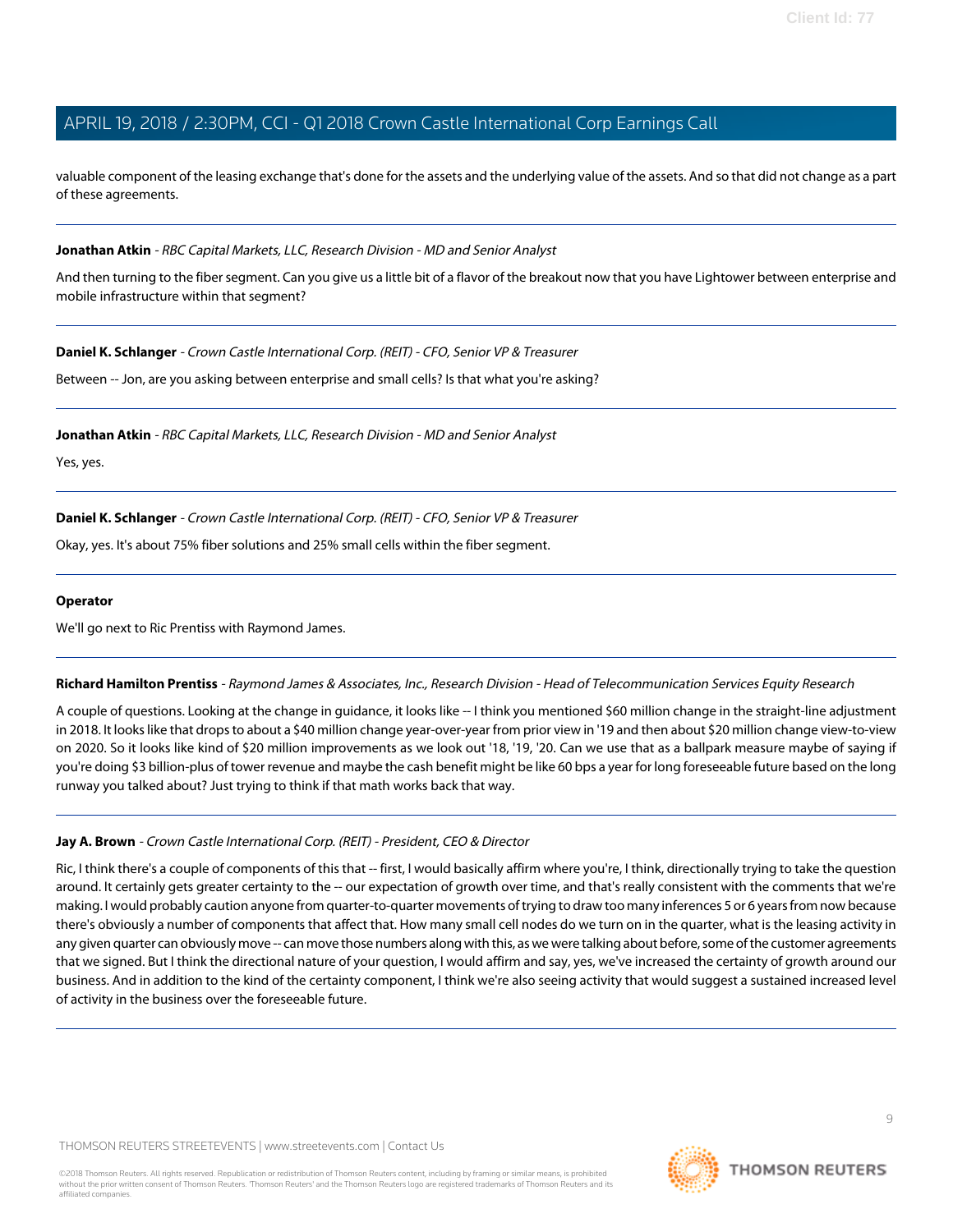#### **Daniel K. Schlanger** - Crown Castle International Corp. (REIT) - CFO, Senior VP & Treasurer

And Ric, as Jay pointed out earlier, I think -- sorry to interrupt, but just as Jay pointed out earlier, I think all of this gives us just more confidence in our ability to continue to grow our dividend over time. As we are signing these agreements, we are moving from what is potential new activity to contracted new activity, and that provides a greater level, as you just said, level of certainty around the business that we have.

**Richard Hamilton Prentiss** - Raymond James & Associates, Inc., Research Division - Head of Telecommunication Services Equity Research

Okay. And then on the carrier getting kind of speed, right? AT&T wanted to get more speed and certainty. Can you talk to us a little bit about the time frame from lease application to turning into revenue?

#### **Jay A. Brown** - Crown Castle International Corp. (REIT) - President, CEO & Director

Sure. Generally, on the tower side, it's 6 to 9 months it takes us from the time we get an application until we have it on air. It will be on the shorter end of that for amendments and longer end if we're doing a brand-new co-location on an existing tower. In the small cells, we've given the average of 18 to 24 months after the booking occurs in some geographies. Depending on how difficult it is to get it up, it would be longer than that. In places where it's a co-location, in a market that we've done a lot of work in, it may be on the shorter side of that. So it's a mix, but I think somewhere in the 18 to 24 months is the right timeline to use for small cells and 6 to 9 months is the best timeline to use for towers.

**Richard Hamilton Prentiss** - Raymond James & Associates, Inc., Research Division - Head of Telecommunication Services Equity Research

And one quick housekeeping. Do you see -- is there going to be an equity raise at the market in April? And is that in your guidance, not in your guidance? I know there's some confusion out there given the March equity raise.

# **Daniel K. Schlanger** - Crown Castle International Corp. (REIT) - CFO, Senior VP & Treasurer

Yes. So we did the March equity raise. That obviously is in our guidance. We filed an at-the-market program, but that does not speak to whether we will actually use that or not in any given period. It gives us the ability to go out and market equity. What we said after the March deal was it got us down to what was really close to our target leverage rate range. And as we move out through 2018, we'll continue to add EBITDA and have capital expenditures that are all included in what we have given as outlook. And we think that we are comfortable with where our leverage profile is now.

**Richard Hamilton Prentiss** - Raymond James & Associates, Inc., Research Division - Head of Telecommunication Services Equity Research

Okay. So it's not like we're expecting an April offering right now or like that, it's just at-the-market filed out there, so it's available for when you want to do it?

**Daniel K. Schlanger** - Crown Castle International Corp. (REIT) - CFO, Senior VP & Treasurer

That is what that filing does for us, yes.

**Richard Hamilton Prentiss** - Raymond James & Associates, Inc., Research Division - Head of Telecommunication Services Equity Research

And so obviously not in guidance then.

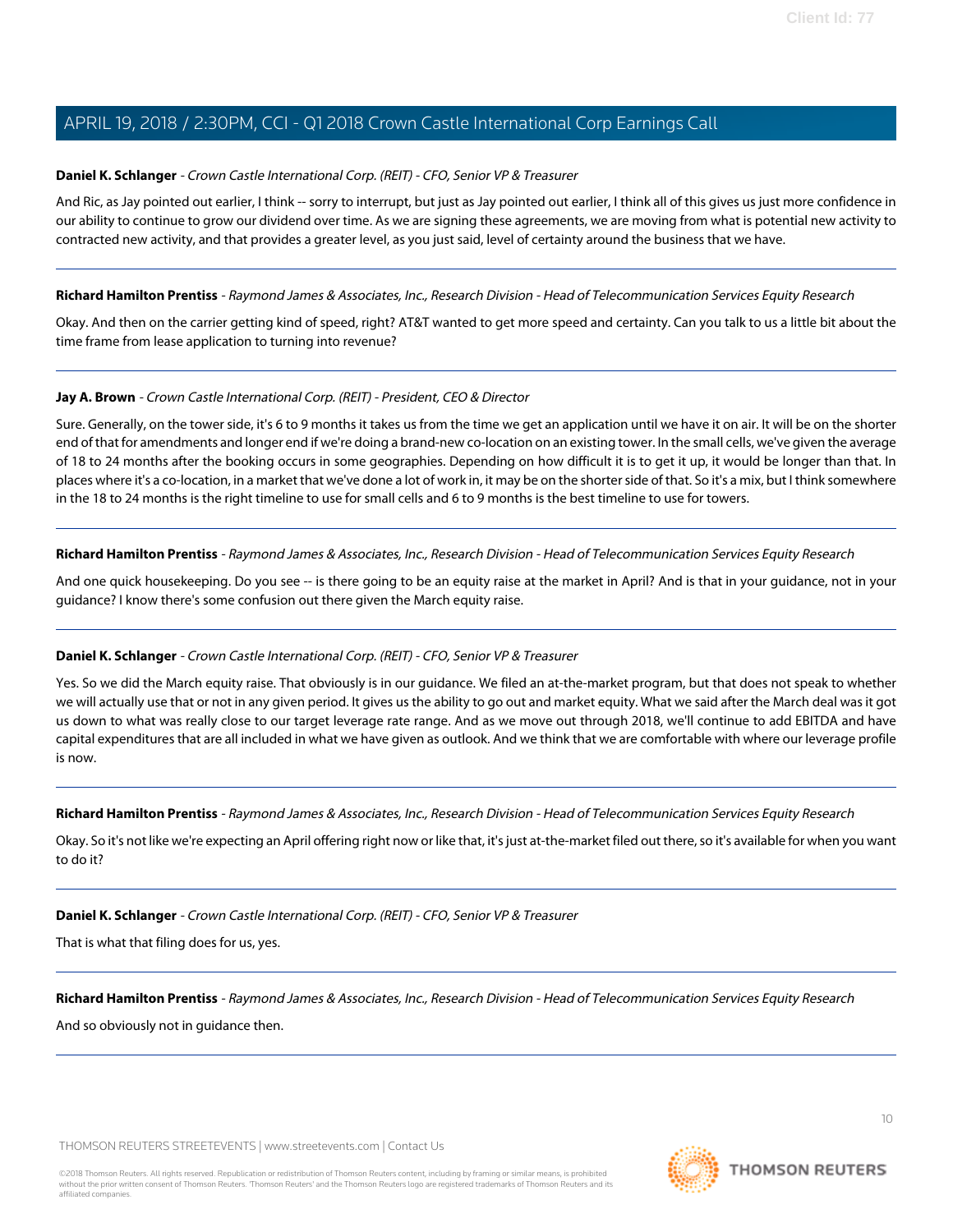#### **Daniel K. Schlanger** - Crown Castle International Corp. (REIT) - CFO, Senior VP & Treasurer

Yes. So we have -- just to be clear on what we do with guidance, when we think about the guidance going forward, it has a lot of assumptions about how we finance the business, and we try to be very consistent with that over time. Where we are in guidance now, as we pointed out, is that some of the guidance change that happened was because we did the March equity, and it reduced the interest expense but it increased the share count. So I think where we are with guidance now at \$5.50 is inclusive of all the financing activity that we anticipate.

#### **Operator**

<span id="page-10-0"></span>We'll go next to Matthew Niknam with Deutsche Bank.

#### **Matthew Niknam** - Deutsche Bank AG, Research Division - Director

Just 2 on fiber and small cells. One, can you give us any more color on what drove the increase in your small cell pipeline up to 30,000? Particularly, was it one specific customer or more broad-based? And then secondly, on fiber, I think you mentioned maybe considering more organic builds in fiber just given the opportunity. Is this within your existing top 25 markets? Or is this maybe beginning to branch out a little bit more broadly?

#### **Jay A. Brown** - Crown Castle International Corp. (REIT) - President, CEO & Director

Sure. Thanks, Matthew. On the first question, the pipeline was driven by activity across all 4 of the operators, and we're -- our intention of giving the number was to be able to give you a sense of -- we're obviously putting nodes on air, and I think the math would roughly play out where we've put about 5,000-ish nodes on air roughly over the last year or so since we talked about the size of the pipeline. And then we've added about 10,000 more nodes to the pipeline to be constructed over future dates. So to give you a sense of kind of the activity relative to the pace at which we're putting them on air and all 4 of the operators are driving that increase in pipeline as well as all 4 of the operators saw the benefit of some of the nodes that were put on during the last 12 months or so. Around how we're thinking about markets, generally speaking, I would say the majority of both the CapEx and the nodes that we're receiving are going to be in markets that were already in, in those top 25 markets, although expanding the footprint of those markets. What we have seen happen, and this continues, we've seen this happen for the last 6 or 7 years, is when we first started investing in small cells, is there tends to be an initial investment in the most dense components of a given market. And then as investment happens over time, that investment spreads from city centers, maybe potentially central business districts, out into -- further into the community and further away from those central business districts. We've seen that pattern continue as the business has grown. So for the most part, the capital that we see in front of us in the medium term, the short term, that's going to be largely in the markets that we're already in. I do believe, based on the activity and growth in data, there's going to be a need for small cells beyond the top 25 markets, and we would expect to see, over time, the carriers expand their desire and need to deploy small cells beyond the top 25 markets. But the capital decisions that we've made to date and the vast majority of the operating activity that you're seeing us perform, that's primarily in the top 25 markets. And specifically to your comment around why are we making the comment around organic build, we're expanding the footprint that we either acquired or have built today in order to cover needs in those -- largely in those top 25 markets.

#### <span id="page-10-1"></span>**Operator**

We'll go next to Nick Del Deo with MoffettNathanson.

#### **Nicholas Ralph Del Deo** - MoffettNathanson LLC - Analyst

First, have you seen any increased propensity for multiband antennas in the applications you received or the discussions you're having with the carriers relative to the past? I've heard mixed messages on this front, and I would love to hear your thoughts.

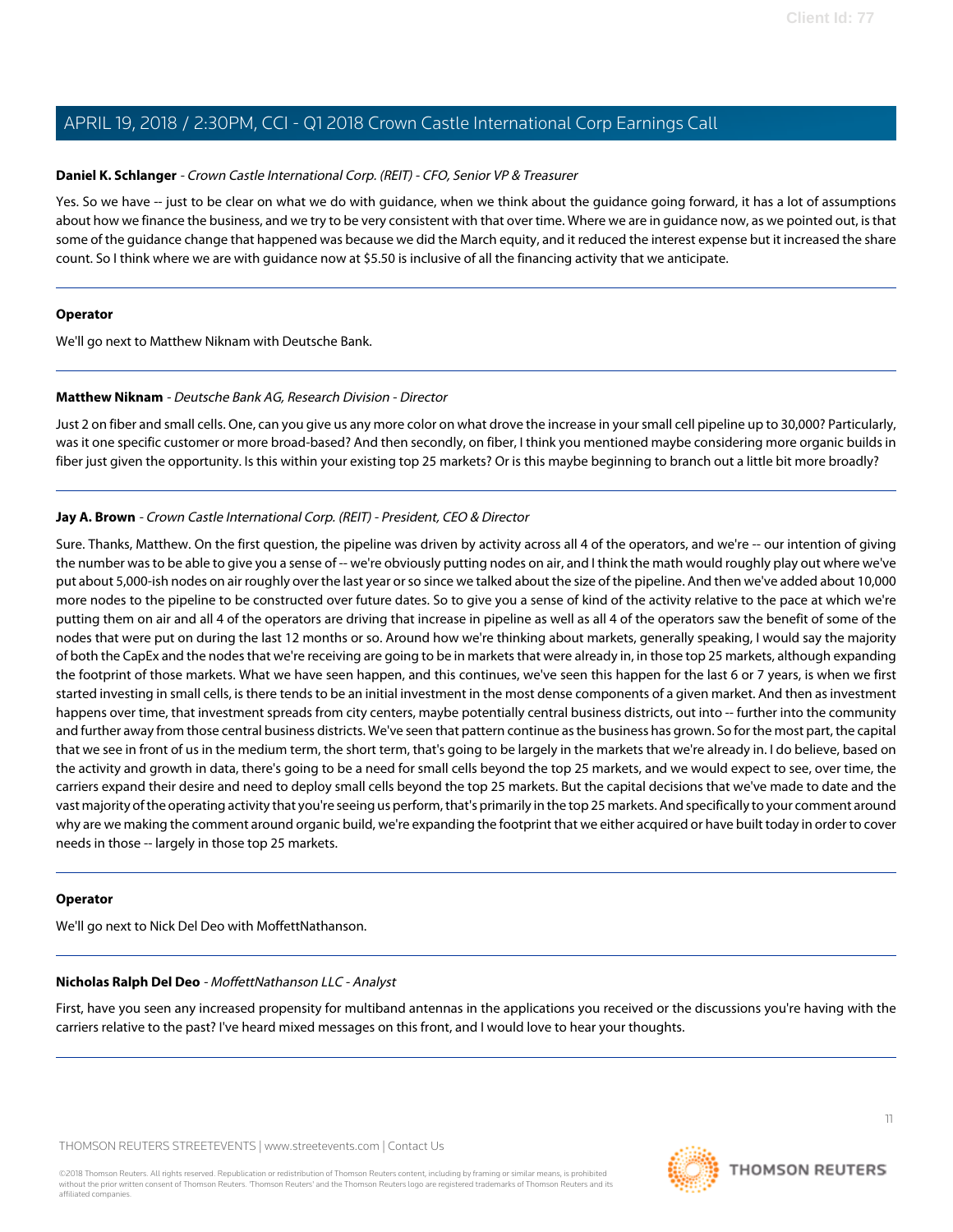#### **Jay A. Brown** - Crown Castle International Corp. (REIT) - President, CEO & Director

Nick, I would tell you, over the long term, the reason why you've heard mixed messages is because there's mixed approaches. The carriers have different approaches, and they take different approaches by market. Ultimately, they're trying to cost-effectively deploy the network in ways that make their network most efficient. And so depending on their spectrum position in the market, the amount of demand on those networks, they will make differing decisions. So the fact that you're hearing mixed answers is a pretty accurate way of describing the way it is ultimately deployed.

#### **Nicholas Ralph Del Deo** - MoffettNathanson LLC - Analyst

Okay, that's helpful. Then maybe one on the small cell front. We've also heard that some municipalities have gotten incrementally more difficult to deal with when it comes to permitting, maybe as the builds get more towards residential areas. Have you seen the same thing? And if you have, has it affected the timeline you've laid out for when the chunks of your pipeline will get turned up and start generating revenue?

#### **Jay A. Brown** - Crown Castle International Corp. (REIT) - President, CEO & Director

I mean, municipalities are obviously a component of what that timeline when we talked about 18 to 24 months to deploy small cells. And similar to -- if we were having this conversation 20 years ago, I think people would have asked a similar question about the deployment of towers. It is certainly a barrier to entry, and it's certainly something we have to navigate in the process of building the infrastructure. I don't know that I would necessarily describe the municipalities as becoming more difficult. What I would describe is the scale at which we're doing this over as many markets as we're deploying this infrastructure means there's more conversation in social media and in the press about the activities happening. We're pretty committed to working with municipalities because we want to be a long-term player in the market. And so following whatever rules, zoning and planning rules that they have in place is something we're committed to doing. We're going to do it the right way and be a good partner over a long period of time. And I have not found the difficulties, as you described them, with municipalities to be something that, in any way, inhibits our returns or our ability to deploy the infrastructure. It's a matter of going through the process and ensuring we're following the right rules and regulations of particular municipalities and working with them constructively to provide for some of the aesthetics that they desire and, at the same time, getting the infrastructure that's really needed to get that deployed on a timely basis.

#### <span id="page-11-0"></span>**Operator**

We'll go next to Michael Rollins with Citi.

# **Michael Rollins** - Citigroup Inc, Research Division - MD and U.S. Telecoms Analyst

If you look at the change in straight-line for 2018 of about \$60 million and if you look at what that might represent in terms of total contract value, how should investors view that in terms of future activity because you have (inaudible) situation? It seems to represent the totality of activity that was expected from the carrier, whatever the upgrade or incremental deployment purpose was. So in this situation with these new agreements that you have, could investors look at what's represented by the straight-line as the totality of the expectation over the next number of years? Or you look at it more as a minimum? And maybe you can put that incremental opportunity into context.

#### **Jay A. Brown** - Crown Castle International Corp. (REIT) - President, CEO & Director

Mike, you were breaking up in some components of the question, but I think I got the basic gist of it. The short answer is that's a baseline of the level of activity. Obviously, what we straight-line would be the committed component or some portion of the committed component of the activity. And there is upside from there, and that would be true across all of the customer agreements that we've signed.

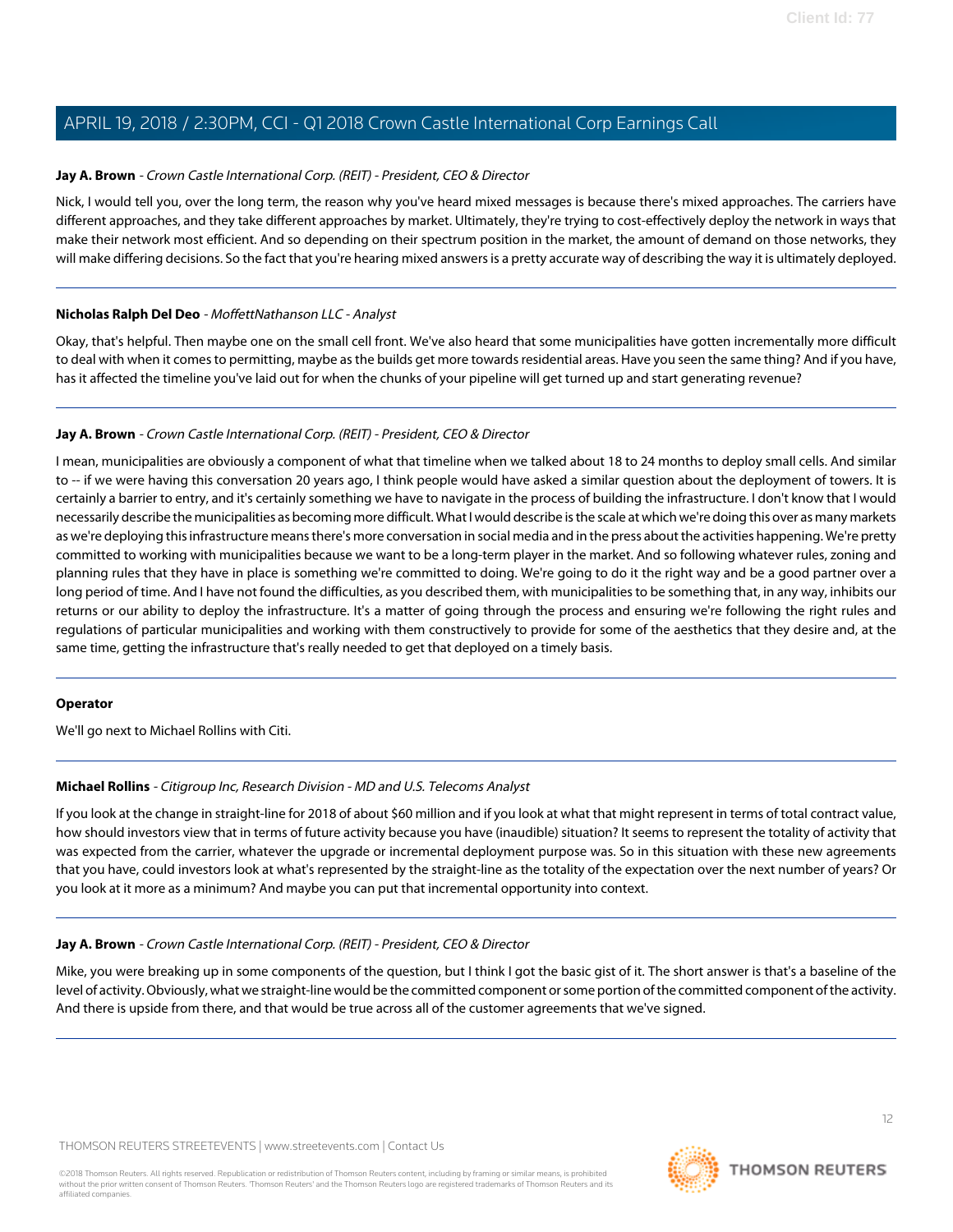## **Daniel K. Schlanger** - Crown Castle International Corp. (REIT) - CFO, Senior VP & Treasurer

And Mike, I think as Jay pointed out earlier, it's hard to take exactly from straight-line and try to make that into this is exactly what the activity is. Although it could be higher than that, and this is kind of the low end or the baseline of it. What we're looking at, as we'd been talking about, is the fact that this is pushing in a lot of the activity that we had been counting on into a contracted element. And something that we're really excited about is the fact that we now see lots of clarity and understand where we're going to go over the next several years with one of our largest customers. And we've solved some of their issues and we've gotten some economics from it, and we feel really good about where we are. It's just hard to see exactly in the straight-line number and try to predict exactly what's going to happen with the activity. What we believe it is a signal of, though, is, as we've been talking about, increasing levels of activity across a multiyear period that we have more visibility into at this point.

#### **Michael Rollins** - Citigroup Inc, Research Division - MD and U.S. Telecoms Analyst

And is there a way to think about how much of that was driven by towers versus how much of that was driven by fiber?

#### **Jay A. Brown** - Crown Castle International Corp. (REIT) - President, CEO & Director

Yes. Well, you can look in the first quarter and see where the change in straight-line happened, and the vast majority of that was on the tower side.

#### **Operator**

<span id="page-12-0"></span>We'll go next to Walter Piecyk with BTIG.

#### **Walter Paul Piecyk** - BTIG, LLC, Research Division - Co-Head of Research and MD

Last year, in 2017, your amortization of prepaid was \$244 million, and the year before that, it was \$203 million, so the change was about \$40 million. I think in the past, you said to expect a similar change in 2018 versus '17. So if you look at that \$79 million in the first quarter, and you just basically said there was no change in that whatsoever, that implies more of a \$70 million increase. So is that amortization of prepaid going to decline over the course of the year in order to get down to that \$40 million? Or is there higher amortization of prepaid expected?

# **Daniel K. Schlanger** - Crown Castle International Corp. (REIT) - CFO, Senior VP & Treasurer

Yes. Thanks, Walt. It's not going to decline over the year. It is going to be higher. But about half of that, about \$40 million of it, is related to the purchase accounting around Lightower, and so it's included in our acquisition bucket, not in our new leasing bucket.

#### **Walter Paul Piecyk** - BTIG, LLC, Research Division - Co-Head of Research and MD

Got it. So of the \$79 million for the first quarter, you're saying there was \$10 million up there that was -- that should be in the acquisition bucket? Or the \$79 million is fully all prepaid?

#### **Daniel K. Schlanger** - Crown Castle International Corp. (REIT) - CFO, Senior VP & Treasurer

There's \$10 million of it that would be in the acquisition bucket because it's related to the acquisition of Lightower. So the previous statement we made is that there was about the same year-over-year in our new leasing, and that is still the statement, is that the amount of prepaid in our new leasing is consistent from a dollar basis year-on-year.

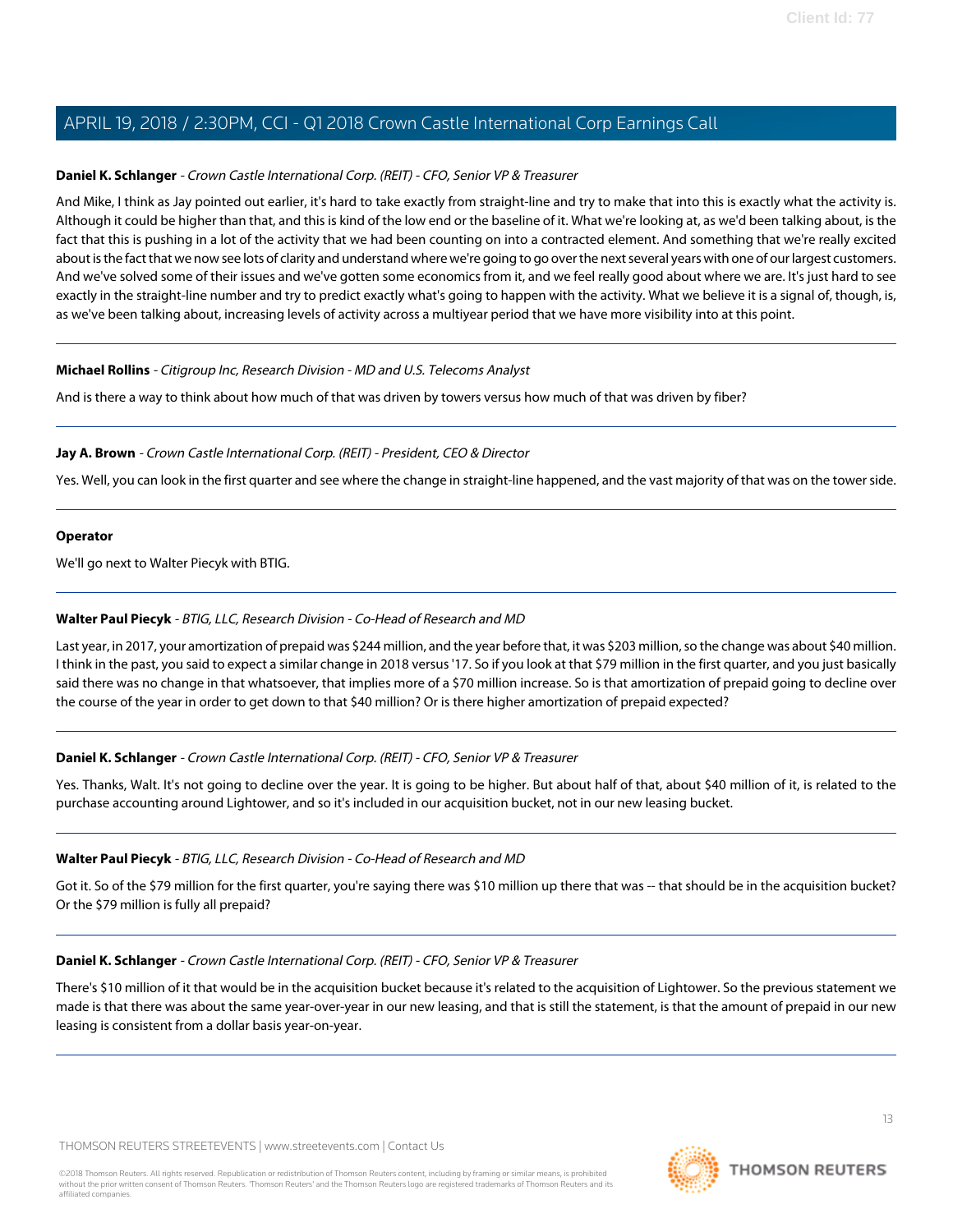#### **Walter Paul Piecyk** - BTIG, LLC, Research Division - Co-Head of Research and MD

Okay. So if that's \$40 million and then there's an extra \$10 million, then that means the \$79 million shouldn't change throughout the course of the year. Should it stay at \$79 million, around \$80 million for every quarter this year?

#### **Daniel K. Schlanger** - Crown Castle International Corp. (REIT) - CFO, Senior VP & Treasurer

Yes, it's going to be around that, yes.

#### **Walter Paul Piecyk** - BTIG, LLC, Research Division - Co-Head of Research and MD

Okay. And just on prepaid in general, to the extent that -- there's a time, basically, it's reimbursed CapEx to a certain extent, like when you collect the revenue, you're collecting more revenue than the CapEx associated with it? Or is it -- are those equal dollars? Like how does that revenue fall through as far as the stuff is going to the deferred revenue bucket and then booked back onto the income statement?

#### **Daniel K. Schlanger** - Crown Castle International Corp. (REIT) - CFO, Senior VP & Treasurer

Yes, it's the same number as what we book in prepaid. We ultimately get in -- what we book in upfront prepaid is what we ultimately get in prepaid rent amortization. Look, and just to be clear, though, it's not cash at that point because the cash is coming upfront. So we get the cash upfront as a reimbursement of CapEx, and then we amortize that over the course of the life of the contract.

#### **Walter Paul Piecyk** - BTIG, LLC, Research Division - Co-Head of Research and MD

Right. So let's assume that your CapEx is \$10 million, and you collect \$12 million, right, because you're getting some return on that first tenant, right, that first build. Is it just the \$10 million or \$12 million that's going through the amortization of prepaid rent?

# **Daniel K. Schlanger** - Crown Castle International Corp. (REIT) - CFO, Senior VP & Treasurer

So I'm going to try to change your example a little bit. It's not that we collect more CapEx than what we spend in order to get a return. It's that, in order to get our return, we get revenues and we get reimbursed a portion of our CapEx. So if we spend \$10 million on anything, we would get some portion of the \$10 million reimbursed to us, and then we would make our return over time by making revenues from that customer. So let's say of the \$10 million, we get \$2 million reimbursed. That \$2 million is then amortized over the life of the contract.

#### **Walter Paul Piecyk** - BTIG, LLC, Research Division - Co-Head of Research and MD

Got it. So any of those -- any of that revenue that's effectively in the \$220 million guidance for the year, there's a CapEx associated with it that completely offsets that revenue. I'm talking about the revenue in amortization of prepaid. Okay, got it.

#### <span id="page-13-0"></span>**Operator**

We'll go next to Amy Yong with Macquarie.

#### **Amy Yong** - Macquarie Research - Analyst

Just a question on your fiber needs. When we think about the 30,000 nodes, how much fiber is required to support this? I guess we're just trying to size up how much fiber requirements are needed over the next 18 to 24 months.

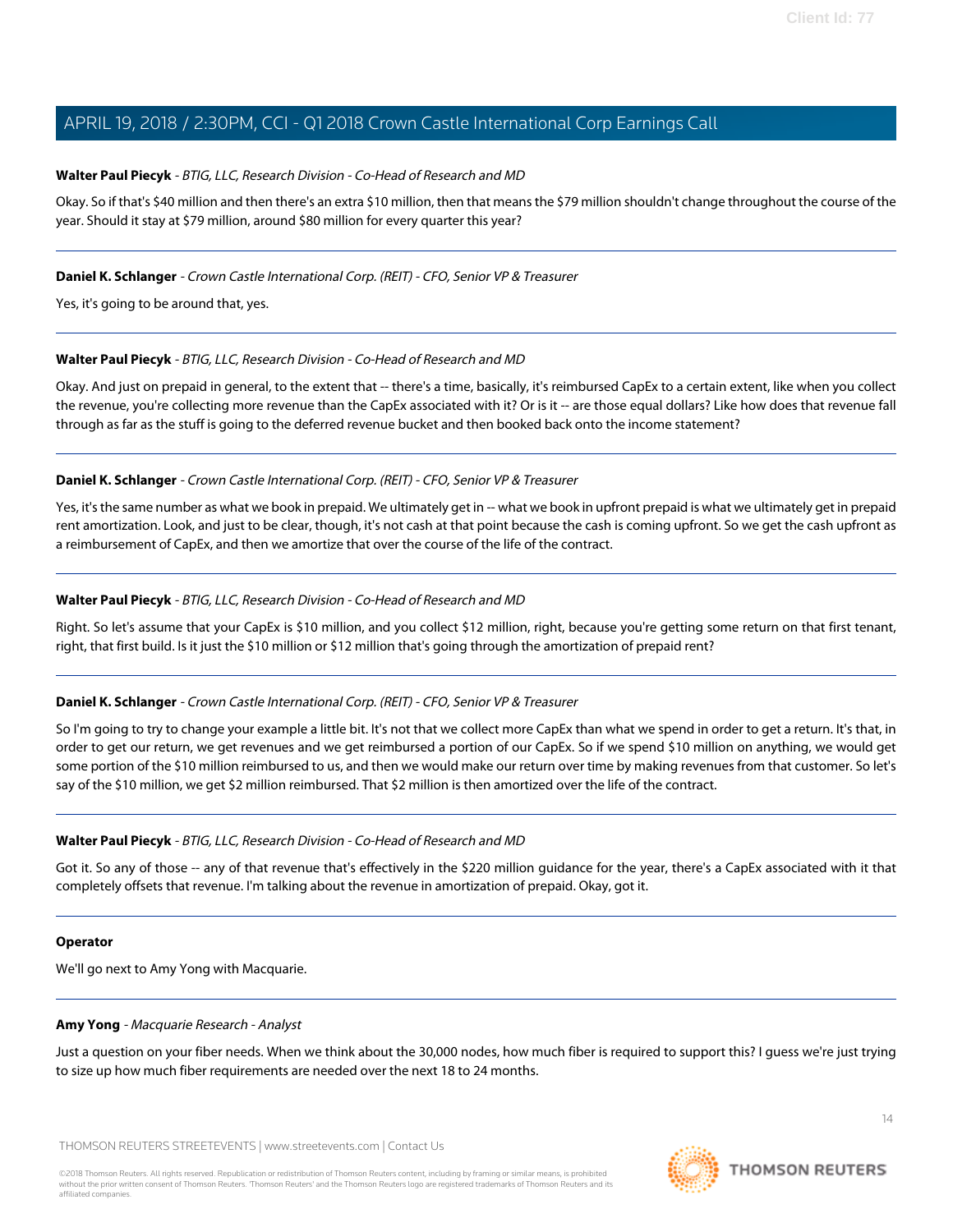#### **Jay A. Brown** - Crown Castle International Corp. (REIT) - President, CEO & Director

Amy, our historical average has been we've been adding about 2.5 nodes per mile of fiber. Among those 30,000 nodes, there's a component of those nodes that are -- as I mentioned in my comments, about half of the nodes that we added to the pipeline in the first quarter were going on existing fiber, so we would expect very little to no additional fiber needed there. And then for the other half, that's an expansion of the fiber footprint. As you extend that out to the whole pipeline of 30,000, we have a mix in there of new markets that we're building, as I was speaking to earlier, as well as co-location. So we will -- the fiber need is dependent upon whether we're expanding in new market or co-locating on existing.

#### **Amy Yong** - Macquarie Research - Analyst

Got it. And I guess the guidance for 1Q OpEx, is that the right base to use going forward? And at what point should we actually expect that number to drop down?

# **Daniel K. Schlanger** - Crown Castle International Corp. (REIT) - CFO, Senior VP & Treasurer

Yes, Amy. The guidance we've given -- you can look at the full year guidance, and that would give you a good base for what to use going forward. I think your question around when it would drop down or at least to see the leverage, look, what we're looking at is, as Jay pointed out, a potentially highly increasing level of activity to the extent that 5G comes in. And what we're trying to do is position ourselves to have the right assets and the right capabilities to take on that demand and, ultimately, that market opportunity. And what we're excited about is that we have so much of that coming our way, and we've positioned ourselves uniquely to have the right assets to ultimately take advantage of that opportunity. And as that continues, if we continue to add small cells at a pace that's greater than what we've added to them in the past, we might have to add expenses, and we'll certainly have to continue to add capital. But those will all be investments that will be included in what we look at in terms of the returns we get. And what we're seeing is those returns are much in excess of our cost of capital over time. And with the potential increase in 5G, it would be even more upside for us. So what we're excited about is exactly that, is that we're in a good position to take advantage of that upside, and that may require -- or will require additional capital and may require additional expenses. But at some point, we do think that, that will turn, and we'll have most of the capital in place, most of the fiber in place and will come down on that expense -- those expense levels and the incremental capital needed. But that may be years from now, depending on when this opportunity plays out, and we, frankly, hope that it is years from now because that will just mean we get to take advantage of more and more of the opportunities that are set in front of us.

#### <span id="page-14-0"></span>**Operator**

We'll go next to Robert Gutman with Guggenheim Securities.

# **Robert Ari Gutman** - Guggenheim Securities, LLC, Research Division - Senior Analyst

On the small cell deployment, you said 18 to 24 months. You've also said in the past, I think, a 2-year cycle on new builds, on new fiber builds. I was wondering -- I assume there's a difference in deployment timing on existing -- when you have existing fiber versus a new build. And if it's still 18 months at the low end on existing fiber, what are some of the other factors that stretched out that long besides the permitting issues?

# **Jay A. Brown** - Crown Castle International Corp. (REIT) - President, CEO & Director

Robert, the 18 to 24 months, we give that as a number, roughly the 2-year number, as an indication of how long it takes us on average across all of the activity that we're seeing. As I mentioned earlier, if it's a co-location on existing fiber, it's probably inside of that timeline. And if it's brand-new constructed fiber, it very well may be outside of that timeline. So we're just trying to give you a sense of average, when we give you a new pipeline number and activity, how far we are away from actually receiving revenue and cash flow associated with that. That's the purpose of doing that. I would tell you the biggest driver of that timeline, though, would be things related to the zoning and planning process and the difficulty of going

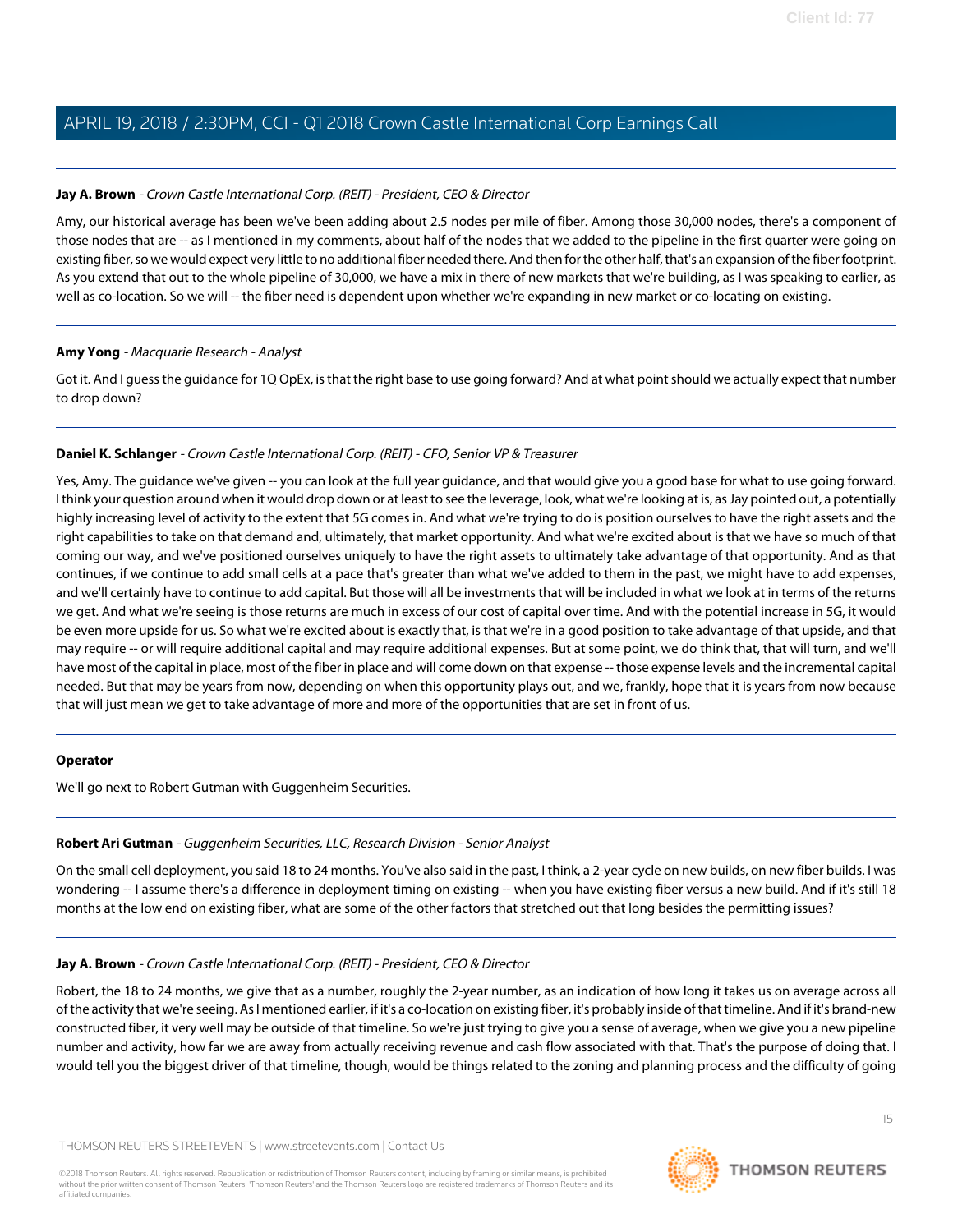through the real estate process of that. So if we think about the actual -- how long does it actually take us to construct the node once all the permits are in place, that's a relatively short component of that overall timeline. We spend most of the time -- most of that period of time really working on what you would think of as the soft costs associated with it of gaining the permits and construction rights to deploy the infrastructure.

#### **Robert Ari Gutman** - Guggenheim Securities, LLC, Research Division - Senior Analyst

Great. And did you say what the total on air and the total backlog is now given the changes at this point?

#### **Jay A. Brown** - Crown Castle International Corp. (REIT) - President, CEO & Director

We're about 60,000 total on air or in the pipeline, so we're about 30,000 that have been put on air and about 30,000 in the pipeline.

## **Daniel K. Schlanger** - Crown Castle International Corp. (REIT) - CFO, Senior VP & Treasurer

Yes. And Robert, as Jay mentioned in the past, the last time we gave that number was around 25,000 and 25,000. So we put 5,000 additional on air and booked an additional 10,000 in order to get to those 2 numbers.

#### **Operator**

<span id="page-15-0"></span>We'll go next to Spencer Kurn with New Street Research.

#### **Spencer Harris Kurn** - New Street Research LLP - Analyst of Towers and Infrastructure

I've got one question just on guidance and then one more strategic question. So on guidance, it looks like you came in \$2 million ahead on cash site leasing rental revenue this quarter, but you actually lowered guidance for this metric for the full year. Usually, at the start of the year, I'd expect an organic beat to be annualized for the full year guidance. So I'm just wondering, what were the sort of offsetting impacts to the beat this quarter that caused you to lower the full year guide?

# **Daniel K. Schlanger** - Crown Castle International Corp. (REIT) - CFO, Senior VP & Treasurer

Yes, Spencer. I'll just say that those are all within the ranges that we give, and getting into the \$2 million to \$3 million specificity is not something we're going to do on a quarter-to-quarter basis within our guidance. So we're just trying to keep it within the ranges, and everything you're talking about is in that range because otherwise, then we would just give the midpoint as the only point. So it's just in the range is what I would say.

#### **Spencer Harris Kurn** - New Street Research LLP - Analyst of Towers and Infrastructure

Got it. And then more strategically, you're obviously the most uniquely positioned tower company because you have a more hybrid approach between towers and small cells. Could you just talk about the benefits of this approach? And how do you weigh capturing incremental revenue growth on towers versus fiber? I'm really curious how you think about an incremental -- the value of the incremental dollar of revenue on towers versus fiber.

#### **Jay A. Brown** - Crown Castle International Corp. (REIT) - President, CEO & Director

Yes. I appreciate the question, Spencer, because this is sort of part and parcel of the way we think about capital allocation. The reason why we've invested in fiber is because we think it enhances long-term dividends per share. And that's the measure upon which we make all of our discretionary

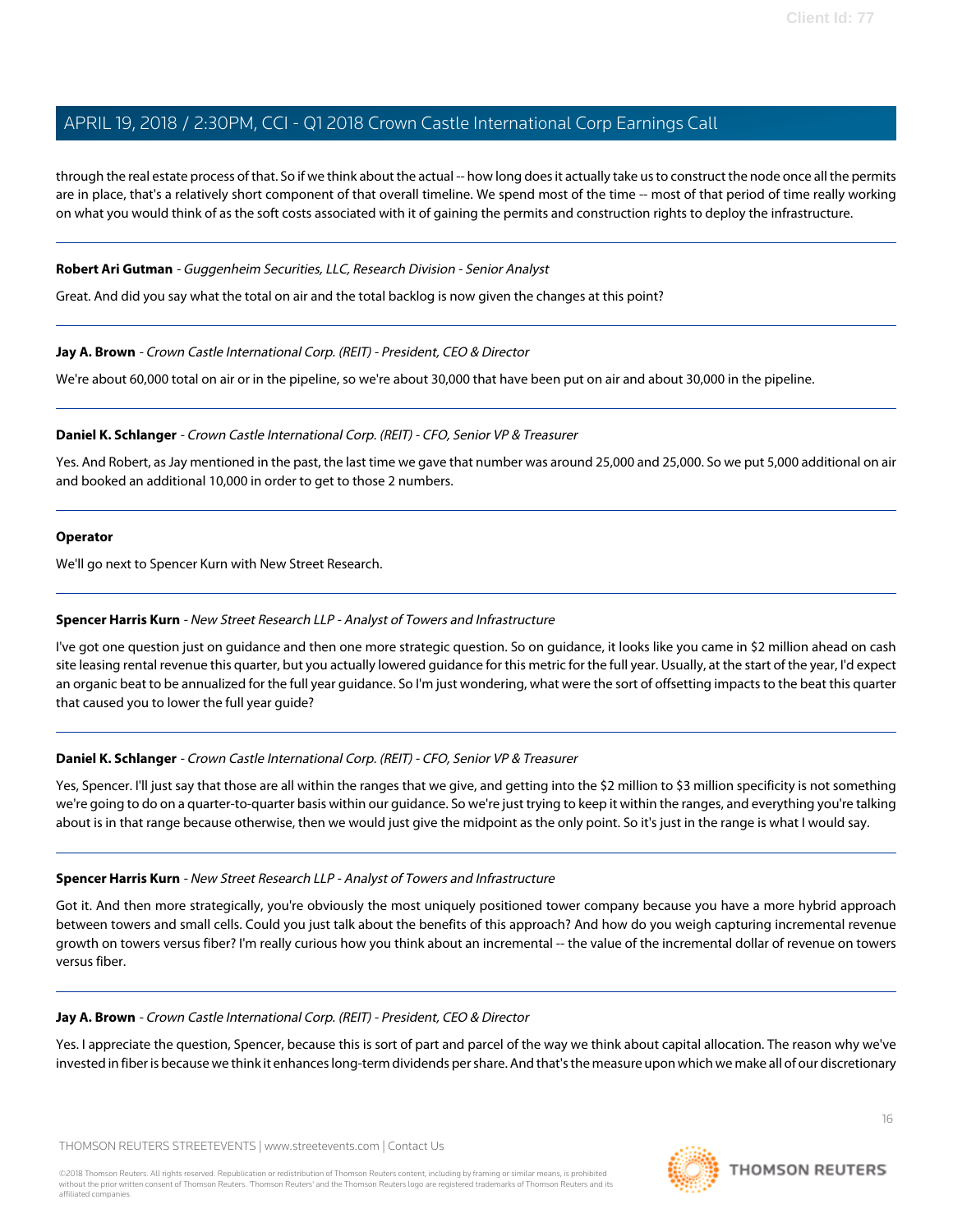capital investments, whether it's in towers or on the fiber side. And so the benefit to it over the long term is we think we'll provide shareholders with greater returns, particularly in the form of the amount of dividends we pay per share over the long term. I think we sit in a unique position, having watched the deployment of macro towers 20 years ago and then the need as it grew over time, the density of the network grew and the co-location activities and seeing the returns of those. What we're seeing in the fiber movie is basically a sequel of what happened in towers. In the early days, you have a carrier who needs to cover a given geography, and over a relatively short period of time, other carriers need to cover that same geography. So we're in the process of working with carriers and understanding their deployment plans and then assessing whether or not we believe the areas that they want to deploy small cells in have the opportunity for co-location. And as we spoke about in 2 specific markets, in the case of Phoenix and Philadelphia, I think we've done a really good job of identifying locations to deploy small cells for an initial tenant, and then we've seen co-location that's come after that, and that's driven very attractive returns. And you can see that in the micro standpoint of looking at individual markets, and we believe you can see that overall in the totality of the fiber business. Although granted, in the totality of the fiber business, it's a little harder to see the incremental benefit from it because we're continuing to invest heavily and expand into markets where we believe there will be future opportunities. So we're building very immature assets that, at the moment, that we believe have a significant amount of upside and future growth that will enable us, we believe, to continue our stated goal of 7% to 8% growth over a long period of time. And we're able to do it with customers that we know really well in the U.S. and in the top -- generally in the top 25 markets. So that's the approach, but it's based on thinking about what we think the incremental increase in dividends per share are going to be. That's how we're driving our capital allocation decisions. To the second part of your question around how we evaluate small cells and tower tenants, we want both of those is the short answer to that. And we're trying to figure out a way to grow as much revenue on towers as we can, and we're trying to grow as much revenue on small cells as we possibly can. Those businesses, obviously, have similar customers in many respects, but from an economic standpoint, they work very differently. As we've talked about in the past, small cell systems are not homogenous. So depending on the geography that we're working on and the underlying cost, then we need to appropriately adjust the pricing mechanisms in markets based on the underlying cost of deployments, and we do that. On the tower side, the revenue and rents tend to be more homogenous across markets and across assets.

#### **Operator**

<span id="page-16-0"></span>We'll go next to Tim Horan with Oppenheimer.

# **Timothy Kelly Horan** - Oppenheimer & Co. Inc., Research Division - MD and Senior Analyst

Could you give a little bit more color on the fiber business maybe in totality, what the organic growth is, churn, maybe pricing? Have you seen any effects in the total business from the tax restructuring here in the U.S.? And then specifically on that business also, when you have a second tenant coming on for small cells in a specific site, some of your competitors discount the second tenant pricing. Have you guys -- do you guys do that? Or do you try to hold the pricing similar to what you charge your first tenant?

# **Jay A. Brown** - Crown Castle International Corp. (REIT) - President, CEO & Director

Yes. Generally, in the fiber business, I would go back to where we've talked about investment. Where we'll deploy capital, we get an initial yield on that capital somewhere in the neighborhood of about 6% to 7%. When we add a second tenant, our returns go into the double digits, low-teens area as -- from a yield standpoint, and that would be a recurring cash yield against net invested capital. And then if we get beyond that second tenant, obviously, north of that into the high teens in terms of yields on the assets. From a totality of the business, we're seeing 2 things. We're seeing the opportunity to continue to invest around that 6% to 7% area to expand into further markets. And then for the assets that have been online for a longer period of time, we're seeing those incremental yields at the levels that I just mentioned. And the second question around second tenant pricing, again, back to the answer on the first question. We haven't seen any change in pricing as we add additional tenants. There's great value in the shared infrastructure model. Whether we're talking about towers or talking about fiber and allowing a carrier to utilize that asset and share it across multiple carriers, that lowers their overall cost of deployment. And it's why the tower model has been so successful over time, and it's why, I believe, we've seen such great success on the fiber side. It's a cost-effective way for them to deploy small cells, and we don't need to discount the pricing for the second one. The value of the shared economics is already in play.

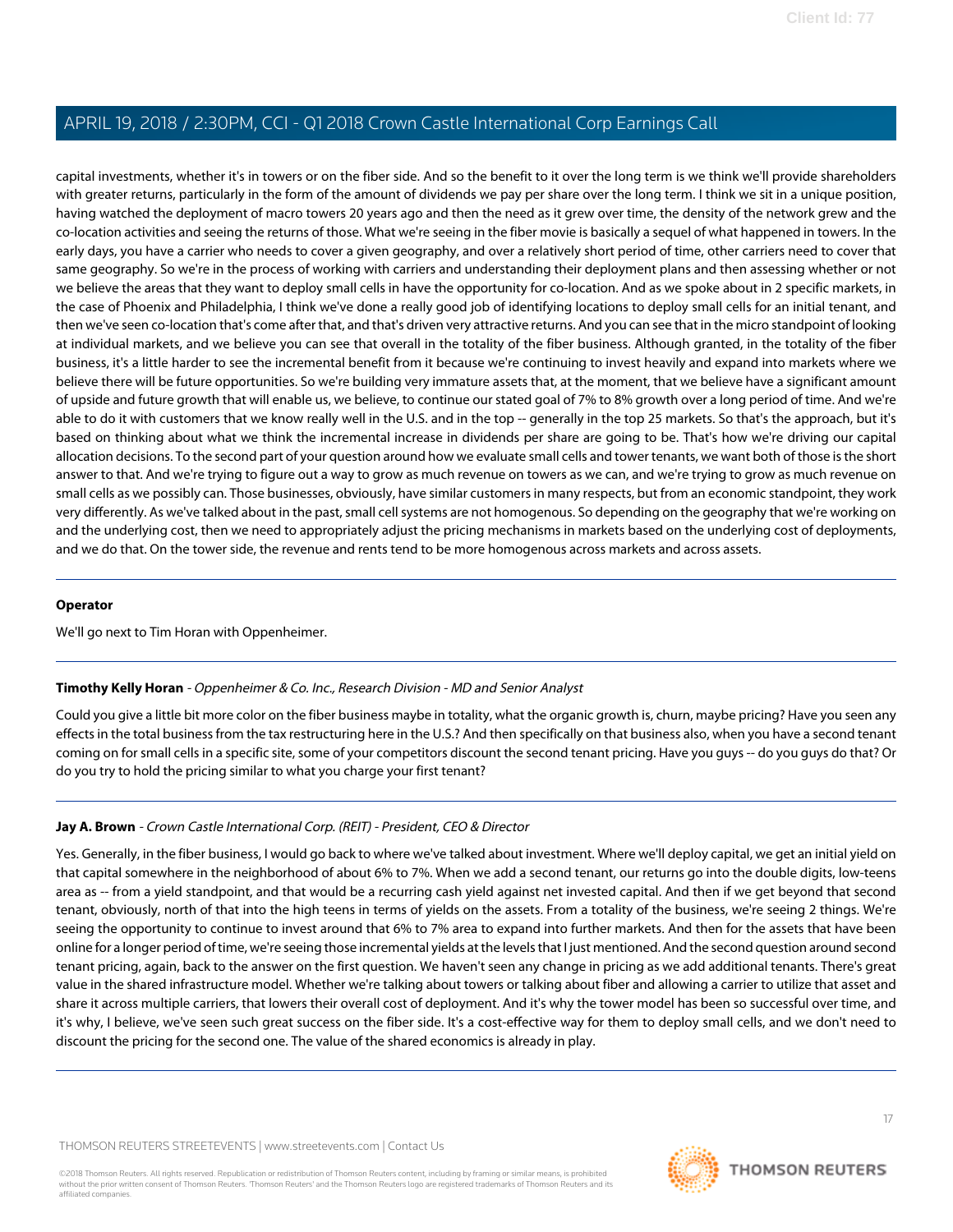**Daniel K. Schlanger** - Crown Castle International Corp. (REIT) - CFO, Senior VP & Treasurer And Tim, just to...

**Timothy Kelly Horan** - Oppenheimer & Co. Inc., Research Division - MD and Senior Analyst

Yes, sorry, go ahead.

**Daniel K. Schlanger** - Crown Castle International Corp. (REIT) - CFO, Senior VP & Treasurer

Sorry, go ahead. Go ahead.

**Timothy Kelly Horan** - Oppenheimer & Co. Inc., Research Division - MD and Senior Analyst

So did you give the organic -- for the fiber business in total, the organic growth rate, did you guys give that by any chance?

#### **Daniel K. Schlanger** - Crown Castle International Corp. (REIT) - CFO, Senior VP & Treasurer

Yes. So that was where I was going to go with it. I think Jay was talking about more on the small cell side. So just to try to break out the businesses overall, towers, we've said that the new leasing activity is around \$110 million this year; escalators, around the neighborhood of 3%; and churn is in the neighborhood of 1% to 2%. On small cells, we're seeing about \$55 million of new leasing for this year. Escalators are about half of what we see in towers, about 1.5% on average. The churn is in that 1% to 2% range, very low. And then on fiber solutions, specifically, we're at \$45 million of new leasing activity across our business, and the escalators are 0, and churn is in the mid- to high single digits per year range, so 7%, 8%, 9% per year. We think that those are all very attractive businesses. And as Jay was pointing out before, with small cells getting those returns that Jay was talking about, which were double what we saw in the same maturity cycle of towers, the ability to add something like the fiber solutions revenue to it that generates returns in and of itself is really an attractive place for us to be. It allows us to expand that shared infrastructure model to lower the cost to any one user by sharing it across multiple users. And the reason we're able to get the same pricing on the second tenant as we are in the first in a small cell system is basically, we're subsidizing that first tenant with the expectation the second, third and fourth tenant may come. So they're getting a lower price than they could get if they were doing it themselves or using somebody else, and we're passing that along by deferring that cost over more customers than just that first tenant.

**Timothy Kelly Horan** - Oppenheimer & Co. Inc., Research Division - MD and Senior Analyst

And then last, last. On the total CapEx, is this a good run rate? Or should it kind of pick up from here because of fiber demand?

#### **Daniel K. Schlanger** - Crown Castle International Corp. (REIT) - CFO, Senior VP & Treasurer

It's generally a good run rate. We're seeing incremental fiber demand as we talk, but it's not a significant number in the capital that would change where we are overall.

#### **Operator**

We'll go next to Phil Cusick with JPMorgan.

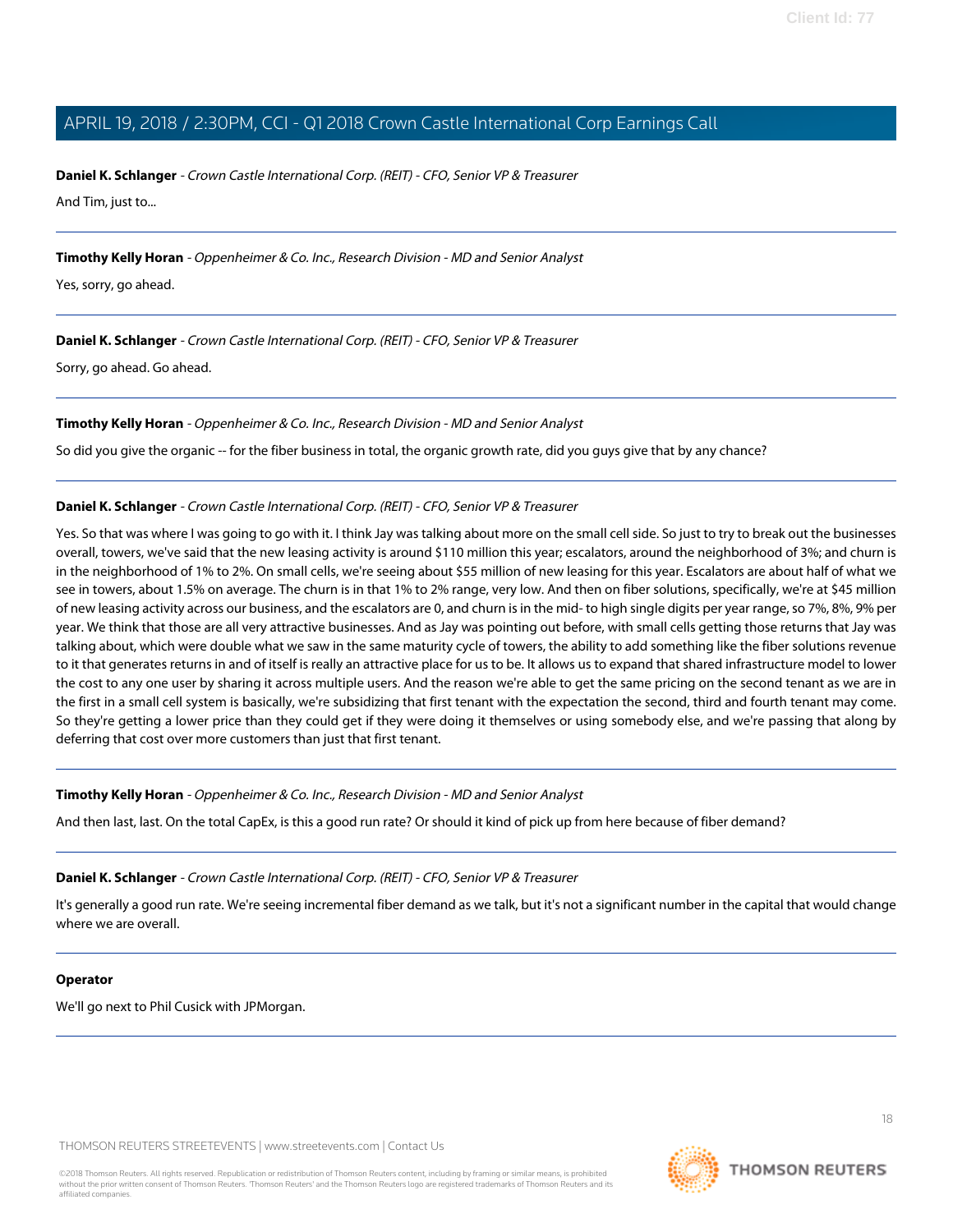# <span id="page-18-0"></span>**Philip A. Cusick** - JP Morgan Chase & Co, Research Division - MD and Senior Analyst

So can you help us think about the growth of small cells? And as we talk to investors, it seems like people sort of struggle with the high capital intensity here versus the percent growth that we're seeing off of small cell. And Jay, you mentioned, and I think it's a good point, that it's rare to see inflections in this business. Should we be thinking about an acceleration in the small cell organic revenue growth over time as this big backlog matures? Or should we just think about it as sort of steady growth on either percentage or a revenue basis as the business grows?

#### **Jay A. Brown** - Crown Castle International Corp. (REIT) - President, CEO & Director

Phil, I think there's 2 things that are happening. Let's assume that capital investment and activity stays relatively stable across the whole business. What I would tell you is it's a long runway of growth, we're, as we talked about, kind of a leasing activity, we're seeing a lease-up if you make an apples-to-apples comparison of adding the second tenant over a 5-year period of time. So people who have gotten comfortable with the way towers lease up were going at about twice that pace, so the incremental change, when you look at it in any given market or any given asset, is that the yield, the margins and revenue are growing at a faster pace, roughly double the pace of what we saw on towers. Now that's masked by the fact that the capital intensity that you can see on the financial statements and the continued investment that we're making around CapEx is related to the fact that we're having experiences like Phoenix and Philadelphia, where the early capital that we put in has resulted in exactly the returns that we anticipated, where we're into the low teens as we add a second tenant, which has encouraged us to continue to make investments. And those investments go into the mix at about 6% to 7% and require sort of that high intensity of capital. Now if we roll the play all the way forward and roll this out over a 5- or a 10-year period of time, I believe, just like we've seen in towers, we'll see activity over a long period of time where the carriers come back and increase the density of nodes that they have across the fiber. We'll see amendments to those nodes and that fiber as they add additional technologies over time. And we'll see carriers who are not initially on that fiber come to that fiber and need it as they build out the density of that fiber. So over a long period of time, we will get back to a place where there's sort of a stable level of revenue. But in a period of time like what we're in now, where we're continuing to expand the pie, the dollars of revenue that are going in are going to be increasing as a greater number of assets come online as we build out the fiber that we've contracted to build.

# **Philip A. Cusick** - JP Morgan Chase & Co, Research Division - MD and Senior Analyst

So if I can sum up a little bit, maybe we should be looking at dollars of investment increasing. And then over time, as you have more and more of your new sites -- new small cells go on existing infrastructure, that dollars of revenue and percent intensity should start to normalize?

# **Jay A. Brown** - Crown Castle International Corp. (REIT) - President, CEO & Director

Yes. I would -- again, it depends on how much we end up investing, how long do we get to before we have sort of a stable asset base, where then you look at it more on the way we would look at towers now and you compare year-over-year on a just pure dollars basis and say, did activity increase or decrease? It may take some period of time, depending on what the opportunity is ahead before we get to that place where we have a stable base of assets upon which we're making that comparison.

#### **Philip A. Cusick** - JP Morgan Chase & Co, Research Division - MD and Senior Analyst

Great, understood. And second question. As FirstNet gear goes on to towers, there's a risk that sites have to be hardened. Can you talk about your obligations to harden your towers, if any, or declared critical infrastructure? What's on you versus the carrier?

#### **Jay A. Brown** - Crown Castle International Corp. (REIT) - President, CEO & Director

Phil, I think that gets to the specifics of how we contract with customers, so I'm going to beg off of that question.

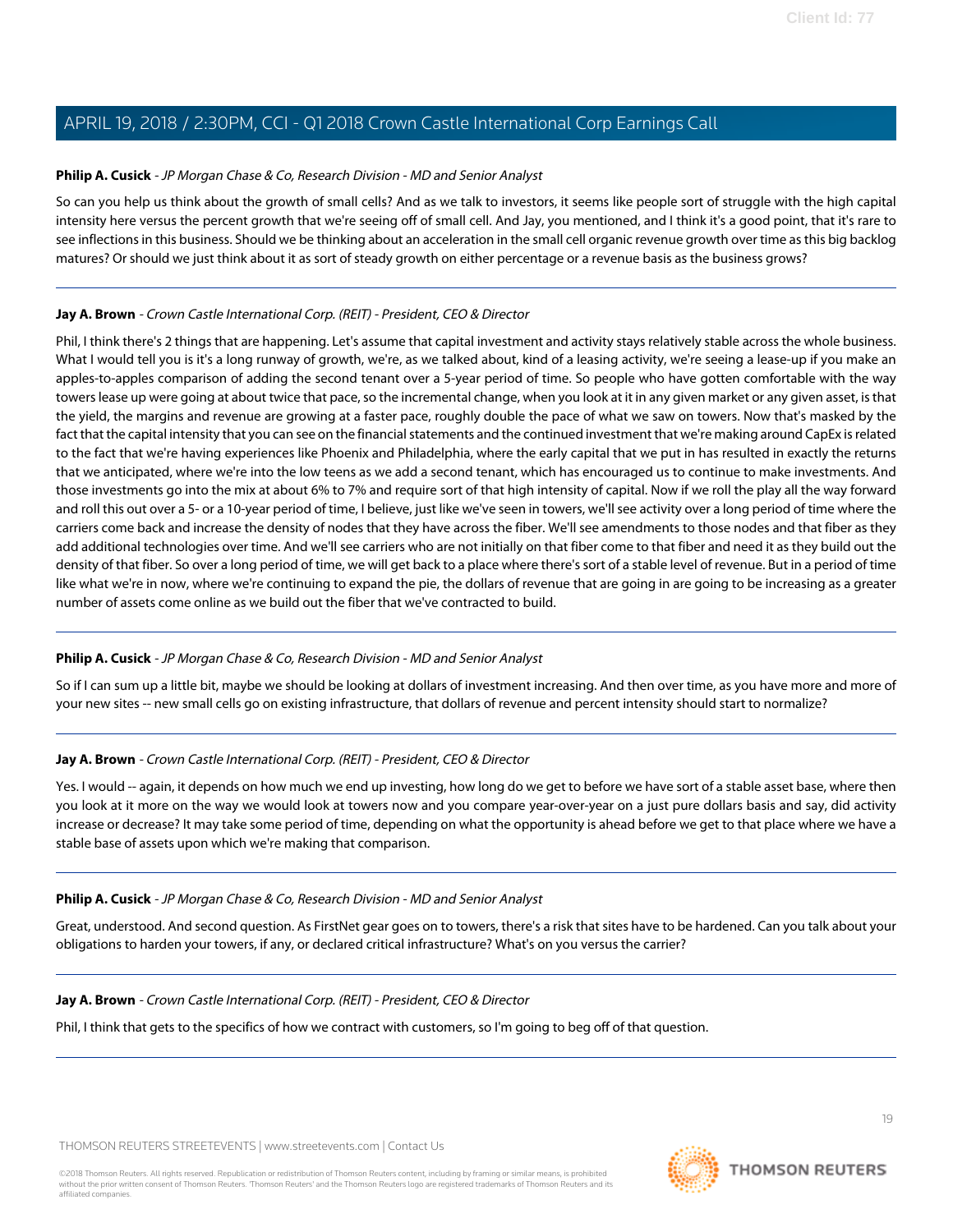#### **Philip A. Cusick** - JP Morgan Chase & Co, Research Division - MD and Senior Analyst

It just seems -- I know maybe it's a little cute, but it seems like sort of a change in strategy if you are obligated. With the rest of the business, it's pretty much on the carrier if they need something in the site to be changed for a contract, existing or new. Is there a shift in that strategy and what you're willing to be obligated for?

## **Jay A. Brown** - Crown Castle International Corp. (REIT) - President, CEO & Director

Phil, I think I'd go back to the comments that I made earlier in the call about we approached the agreement with the same core principles and thoughts around the economic trade. So if the implication of your question is a loss in value to us, that wouldn't meet that core principle that I spoke about earlier.

#### **Operator**

<span id="page-19-0"></span>We'll go to Brandon Nispel with KeyBanc Capital Markets.

#### **Brandon Lee Nispel** - KeyBanc Capital Markets Inc., Research Division - Research Analyst

I was wondering if you could give us the contribution for Lightower in the quarter. And then what type of small cell leasing activity are you seeing on Lightower versus some of your assets that you've acquired before? And then just last question on Lightower and then I have one more follow-up is, are you changing anything in you're doing in terms of integration? Are you seeing any synergies for that asset? And then one more question just on the guidance. I'm curious, how do you get a lease done with AT&T that doesn't include some sort of portion of new leasing activity from FirstNet when AT&T says they want to move fast in deploying that network?

# **Jay A. Brown** - Crown Castle International Corp. (REIT) - President, CEO & Director

Yes. On your first question around Lightower, it's progressing as we expected. We had previously given an outlook for what we thought they would do this year, and I would say we're on track for our expectations. So no update to the guidance that we've previously given there, and the business performed in the range that we had expected in the first quarter. On the second question around integration, we haven't changed any of our approaches around integration, so we're continuing to run the play as we've run it in the past and welcoming some 900 employees from Lightower into the business, thrilled to have them. And they've done a terrific job helping us run the integration into the business. As I mentioned before, we think kind of late -- really late this year or probably early part of next year, we'll have those activities around integration complete. And then we'll be able to turn our sights towards how do we continue to grow beyond maybe just the markets that we're in, the opportunity to add additional revenues to the fiber plants that we own. On the last question, we tried to be specific that we had provided for AT&T the ability to deploy FirstNet. I know that's been a really common question over the last couple of years for us. So they do have the right as a result of this recent agreement to deploy FirstNet, and we would expect to see the impact -- although not material to our 2018 results, we would expect to see the benefit of that activity in periods beyond 2018.

And with that, operator, I appreciate everyone joining the call this morning. Thanks for the time. We're excited about what we're seeing in the business and look forward to giving you update next quarter.

#### **Operator**

And that concludes today's conference. Thank you for your participation. You may now disconnect.



20